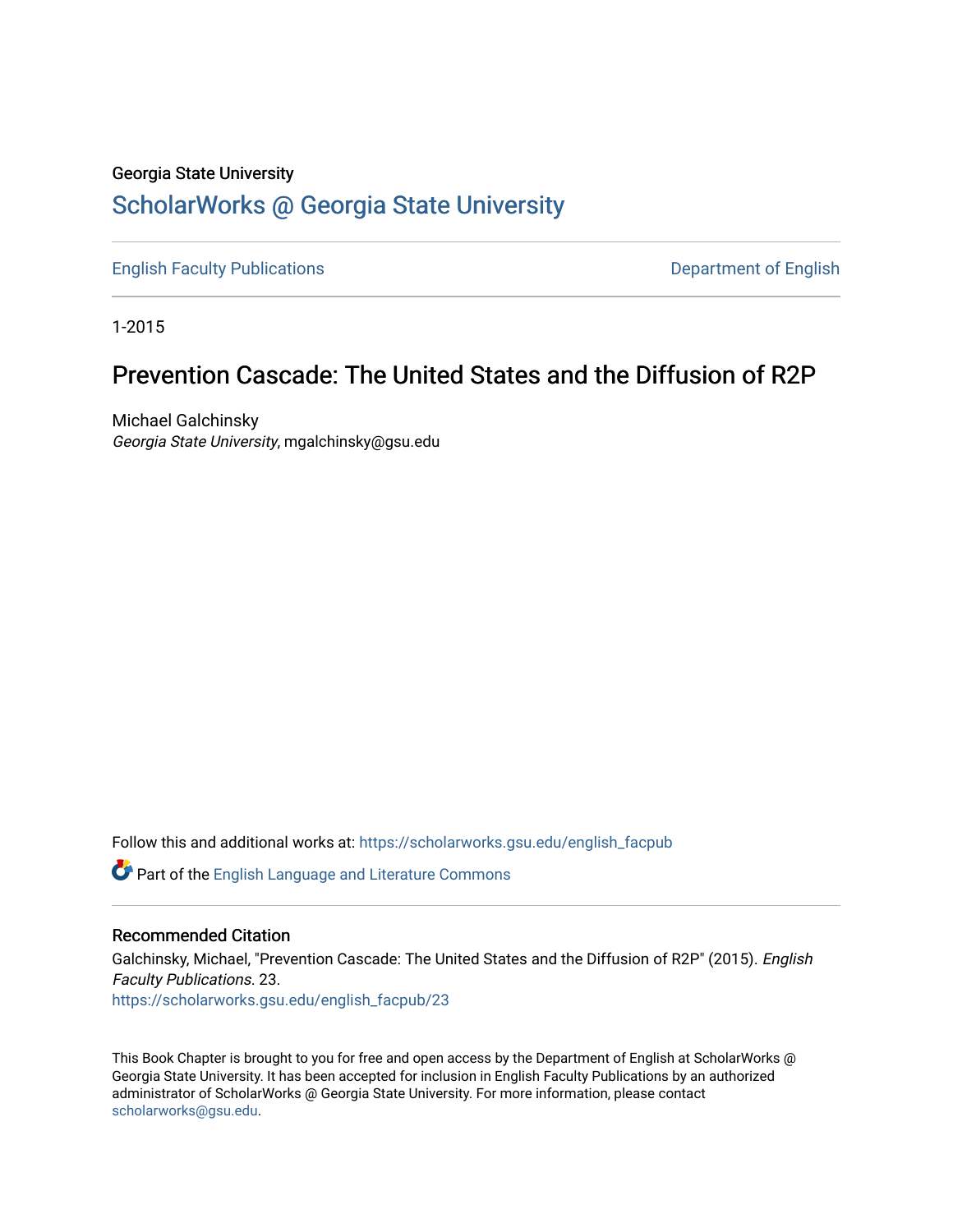#### **Prevention Cascade: The United States and the Diffusion of R2P**

Michael Galchinsky Georgia State University

## **Introduction**

In 2004, Sudan won a third term on the Human Rights Commission at the very moment its government was carrying out a genocide in Darfur. The juxtaposition exposed the abysmal job the global governance system has done of living up to its responsibilities under the Genocide Convention (1949), which requires states both to prevent genocide and punish perpetrators. Despite continuing failures, however, over the past two decades, the duty to punish has begun to be fulfilled. The establishment of the International Criminal Tribunals for the former Yugoslavia and Rwanda, the International Criminal Court, and other post-conflict and transitional justice processes have given institutional power to a new norm of international criminal accountability, which has spread across the globe, rapidly albeit unevenly, in what Kathryn Sikkink has called a 'justice cascade' (Sikkink, 2011).

Until recently, one could not point to a comparable 'prevention cascade.' Virtually nothing was done on prevention until the past two decades, due to flaws in the Genocide Convention's definition of genocide, the treaty's lack of a monitoring mechanism, inadequate political will, and the controversial legal status of humanitarian interventions. Moreover, in terms developed by Toni Erskine, prevention is a form of prospective responsibility, and measuring the degree to which the state has fulfilled such obligations is difficult (Erskine, 2004, pp. 33, 37). The International Law Commission has commented that 'Obligations of prevention are usually construed as best efforts obligations, requiring States to take all reasonable or necessary measures to prevent a given event from occurring, but without warranting that the event will not occur' (Crawford, ed., 2002, p. 140). Requiring a certain standard of effort ('reasonable and necessary measures') rather than certain outcomes, prevention is what Melissa Labonte calls in her chapter 'an imperfect duty.' Finally, as Mark Gibney points out, states, not individuals, bear preventive responsibility, which means that responsibility is dispersed across a bureaucracy and may be hard to pinpoint.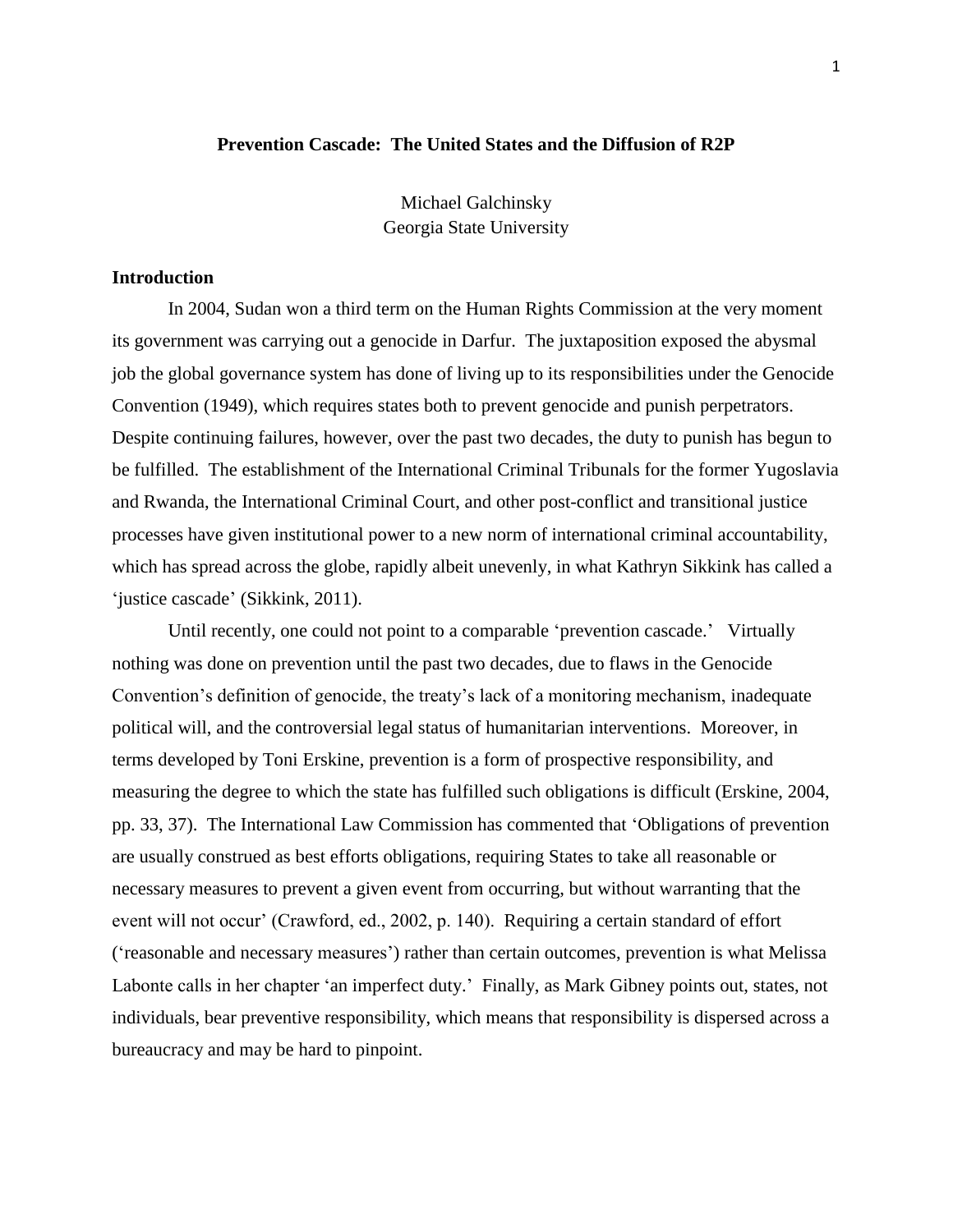Nonetheless, preventive capacity has progressed in the first decade of the twenty-first century, and especially since the 2005 World Summit when the international community endorsed the Responsibility to Protect (R2P). New prevention efforts have begun at the UN, in regional and sub-regional organizations, and in many states. The United States, under President Barack Obama, declared atrocity prevention a 'core national security interest' in August, 2010, and formed its own Atrocities Prevention Board on April 23, 2012. Regional organizations have begun to develop preventive capacities (Office of the Special Adviser, 'Engaging with Partners'; Ban, *Implementing* 2009). UN Secretary-General Ban Ki-Moon called for 2012 to be 'The Year of Prevention' (Office of the Special Adviser, *Anniversary*, 6 December 2012). It would seem that prevention has reached its tipping point.

The recent efforts to establish and disseminate preventive policies provide a critical opportunity to study the process of norm diffusion. This chapter offers a legal framework for understanding the norm of atrocity prevention, a structuralist framework for analyzing diffusion processes, and an empirical comparison of the preventive efforts of the international community and the United States. Concerned with the particular relations that give local expression to universal aspirations, the chapter is situated at the juncture 'between facts and norms' (Habermas, 1998).

The chapter finds that, although the US and international efforts are analogous, they are founded on different assumptions about the content and process of prevention. The UN efforts, grounded in the collective ethos of R2P, envision prevention as a multilateral act, rooted in Security Council decisions and Secretariat-level coordination. By contrast, the US has so far largely established its own preventive capacities through a process that has ignored or skirted the UN's R2P apparatus. The exceptionalist approach undertaken by the US has generated international skepticism and some domestic pushback, and if continued may compromise the US government's capacity to fulfill its prevention aims. That would be a missed opportunity, because the world needs US leadership to ensure that people are protected from the states that fail to prevent mass atrocities.

#### **Legal Framework: Prevention as Obligation**

Until recently, progress on prevention has been impeded by the weak legal framework in which it was ensconced. Flaws in the Genocide Convention's definition of the crime have made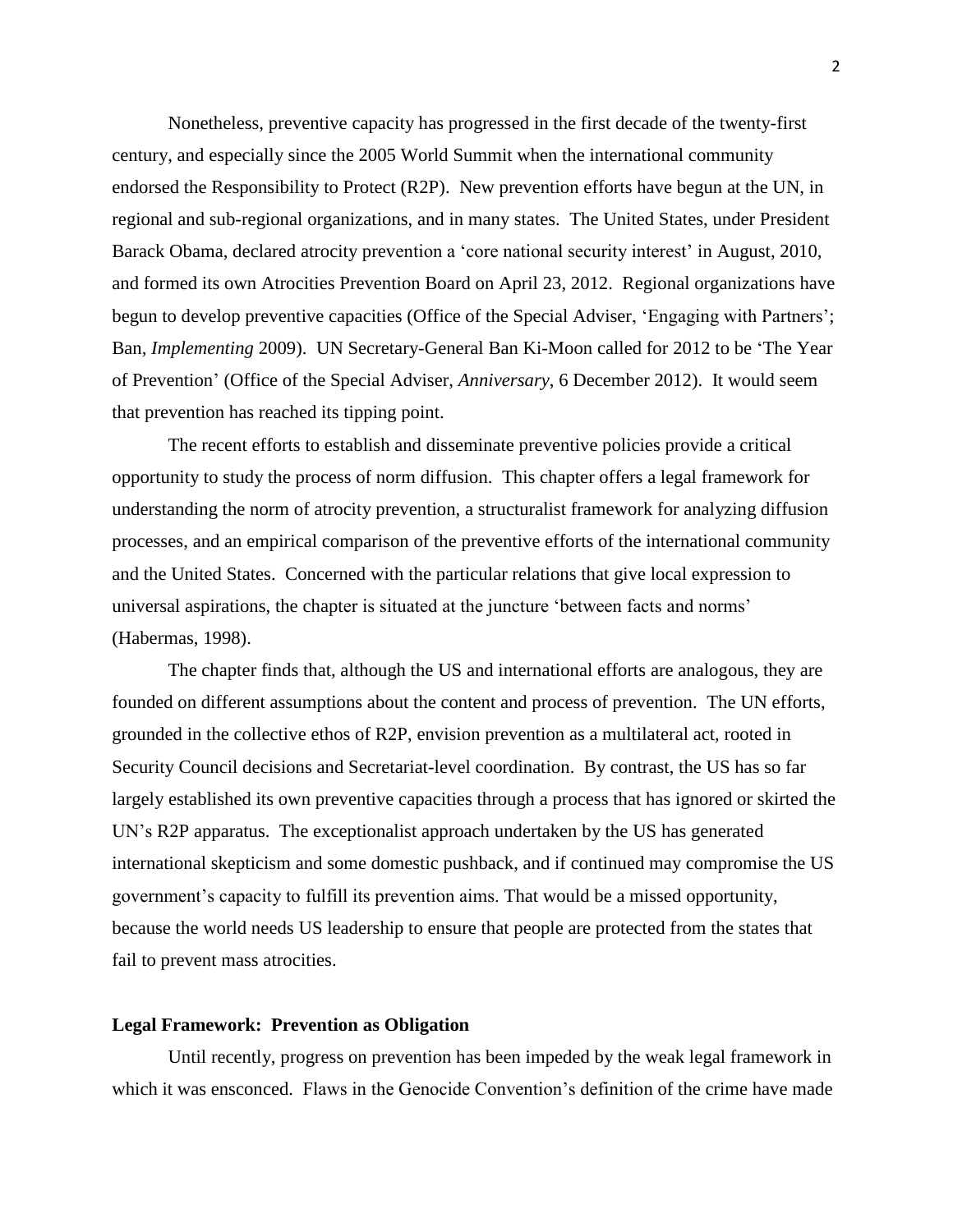it notoriously easy for states to avoid taking prospective responsibility (Mennecke, 2009). Also, unlike later treaties, the Convention did not form a treaty body to monitor states' compliance: as a result, although acts that could contribute to genocide were monitored by the Covenants and other treaties, genocide as such was not formally monitored by any UN agency. The only attempt to incorporate genocide in the six major human rights treaties is in Art. 6 (3) of the International Covenant on Civil and Political Rights, which mentions genocide primarily as a limit on the death penalty. The ICCPR's reticence with respect to genocide has minimized the ability of the Human Rights Committee to monitor genocidal activity, and its periodic reporting system is not geared toward the ongoing monitoring that early warning requires. Without monitoring, no early warning capacity could be developed. Without early warning, no early diplomacy was possible. Without early warning and diplomacy, the world has had little recourse but costly late interventions after mass killings have already escalated.

Since 2000, the international community has rewritten prevention into a stronger legal framework, bypassing the definitional traps, reconceiving interventions, and establishing monitoring mechanisms. In addition to genocide, prevention now focuses on war crimes, crimes against humanity, and ethnic cleansing. Together these are referred to as 'mass atrocities' as a matter of policy at the UN (Mennecke, 2009). New prevention efforts have sought to end the controversy over the legality of humanitarian interventions, justifying them via the doctrine of R2P. The R2P requirement that States *prevent* atrocities (to their own or others' civilians), *react* when atrocities are committed, and *rebuild* after atrocities have ended takes prevention out of its isolated and ignored condition in the Genocide Convention and resituates it in what the Secretary-General has called a 'continuum of steps' (Ban, *Five-Point Action Plan*, 2008). That is, prevention is understood to be part of a broader system designed to prevent human rights violations in general, on the theory that, while the causes of genocide and mass atrocities are disparate, states that handle domestic disputes well and protect human rights in general 'are unlikely to follow such a destructive path.'(Ban, 2009, paras. 15-16). Much of the Secretary-General's emphasis has been on non-coercive measures under chapters VI and VIII of the UN Charter. Prevention now belongs to the broad effort to create stable states.

Some commentators assert that R2P is an ethical and political norm rather than a legal one (Hehir, 2012, p. 85; Patrick, 2012). On the contrary, prevention is rooted in the legal concept of *erga omnes* obligations—obligations owed to the international community as a whole.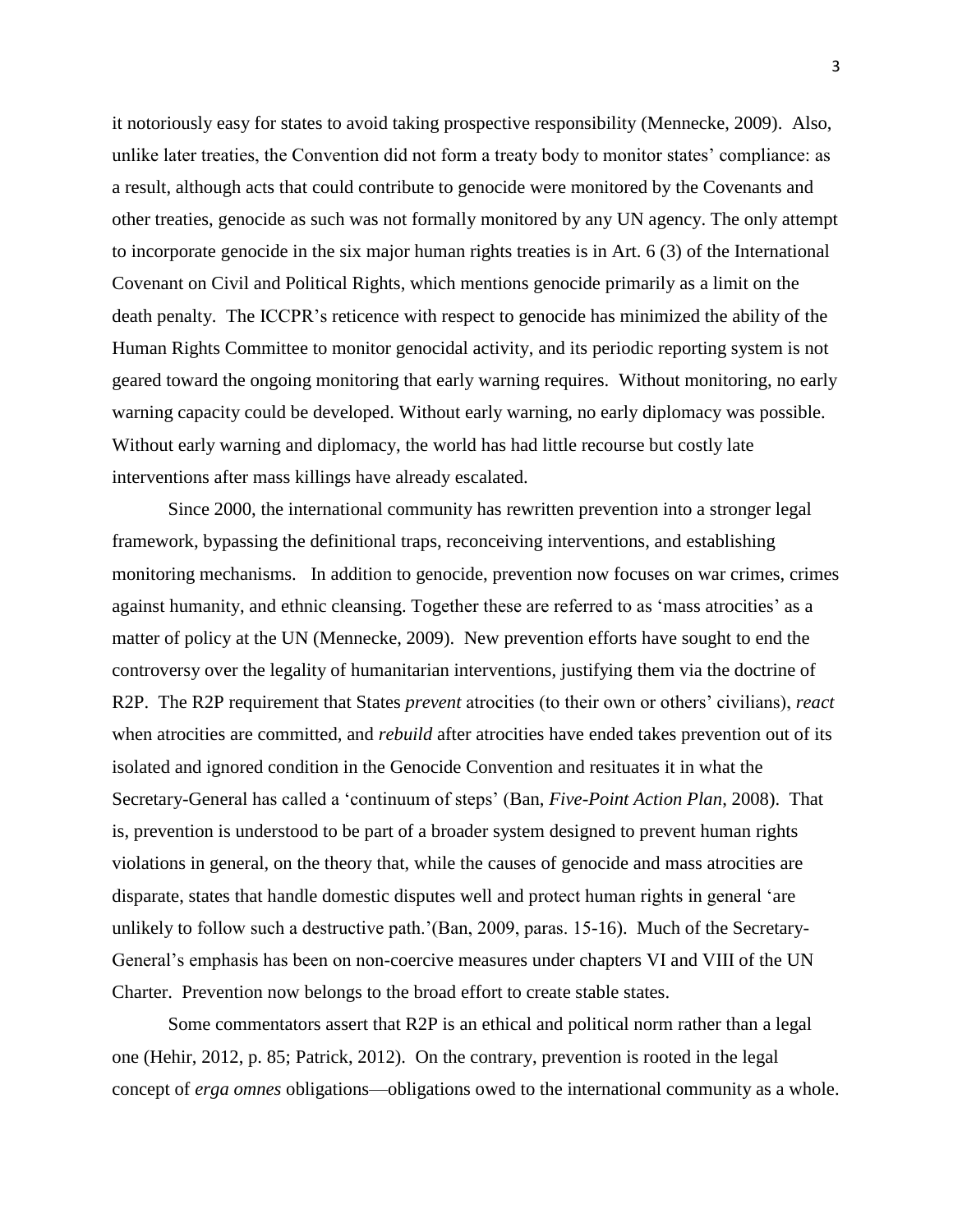The International Court of Justice initiated this line of thinking in 1970, in its opinion in the landmark Barcelona Traction case (ICJ, 1970, paras. 33-34). It listed examples of *erga omnes* obligations as 'the outlawing of acts of aggression, and of genocide, as also from the principles and rules concerning the basic rights of the human person, including protection from slavery and racial discrimination.' An *erga omnes* obligation, like a peremptory human rights norm (*jus cogens*), is one that is recognized as universal and undeniable (ICJ, 1970, paras. 33-34). The court said that any state has the right to complain of a breach of an *erga omnes* obligation, even if that state has not itself been injured. At this point, complaint to the ICJ was the sole remedy envisioned. The court has since invoked *erga omnes* obligations in opinions on breaches of the Genocide Convention and the Convention on the Elimination of Racial Discrimination (ICJ, *Application*, 1996, paras. 31-32; Song and Kong, 2011; Mennecke).

The language of R2P in the World Summit Outcome was the General Assembly's attempt to operationalize the doctrine of *erga omnes* obligations. The Outcome document gives the cover of law to efforts to prevent and intervene in internationally wrongful acts; indeed, the lawfulness of humanitarian interventions under R2P is what distinguishes them from similar interventions prior to 2005. In keeping with the International Law Commission's 'Articles on Responsibility of States for Internationally Wrongful Acts' (2001), the World Summit Outcome ensured that when there is a breach of an *erga omnes* obligation, a non-injured State can go beyond the ICJ's complaint mechanism to call for collective countermeasures against the violating State with the object of preventing further civilian suffering (ILC, *Draft Articles on Responsibility*, 2001).

That is not to say that R2P has the force of treaty law. At present, its legal status is anomalous—more than a declaration but less than positive law. It is less than positive law because the Summit Outcome document is not a codified treaty with measures of implementation, monitoring, and enforcement. Yet it is not a discretionary entitlement for SC members (or a right to intervene if they choose). The term responsibility specifies a duty, not a right. R2P recognizes that upon a state's manifest failure, international action of some kind is not only lawful but obliged.

#### **Structuralist Framework: Diffusion Vectors**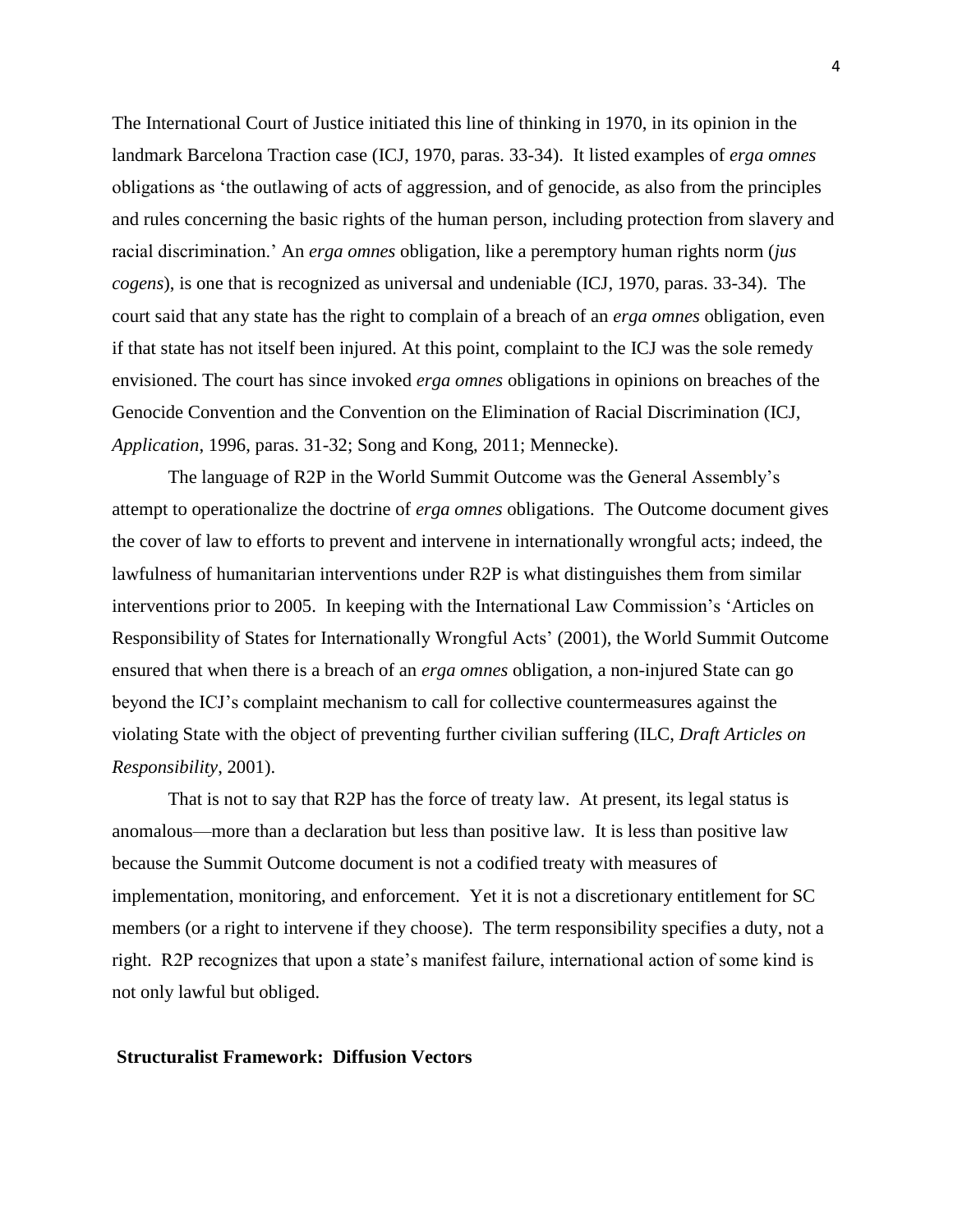The spread of a prevention cascade is an issue of norm diffusion. How and why has the norm of prevention—mentioned in the Genocide Convention but then routinely ignored—come to the forefront at this time? How has it spread? In what forms has it been practiced? Where the US is concerned, to what extent are prevention efforts homegrown or results of the larger diffusion of the international norm of R2P? Can the US efforts help shape the international prevention response?

Diffusion has been studied using a variety of colorful metaphors such as clusters, waves, cascades, contagions, dominoes, tipping points, thresholds, magnetic attractions, spirals, and boomerang effects—and the metaphor of diffusion itself (Risse, Ropp, and Sikkink, 1999; Elkins and Simmons, 2005; Cao, Greenhill, and Prakash, 2006). Such terms capture the dynamic, relational quality between the sending and receiving entities, and describe the mechanism for spreading a norm from one jurisdiction to another. Much recent attention has addressed the transfer of norms across different levels of governance (global, regional, and domestic). Solingen has shown that multi-level diffusion analyses must account for diffusion's stimulus, medium, obstacles, agents, and outcomes (Solingen, 2012).

In addition to these factors, many analyses attend to the direction of the diffusion. For example, Plümper and Neumeyer have studied diffusion's horizontal vector: the spread of norms from state to state. They find that the spread of policies on the horizontal vector is often due to spatial or cultural dependence, that is, the geographical neighborhood effects resulting from a common linguistic or colonial history or proximate country 'peer pressure' between sending and receiving states (Plümper and Neumeyer, 2010). In addition to spatial dependence, Neumeyer and his colleagues Cho and Dreher have suggested that horizontal diffusion can often be predicted by finding similar voting patterns by a cluster of states at the General Assembly. In such cases, the process of diffusion is probably learning or emulation (Cho, Dreher, and Neumeyer, 2012). In other cases, Elkins and Simmons suggest, there is a process of adaptation by which the norm is altered to take account of national differences (Elkins and Simmons, 2005).

Others have studied the vertical direction of diffusion, either from the top down or the bottom up. Greenhill describes the 'socialization effects' that IGOs can have on the national participants in international institutions, demonstrating that membership in IGOs significantly improves states' human rights behavior with respect to personal integrity rights (Greenhill, 2010; also cf. Brysk, 1993). He posits that officials from states with less respect for human rights learn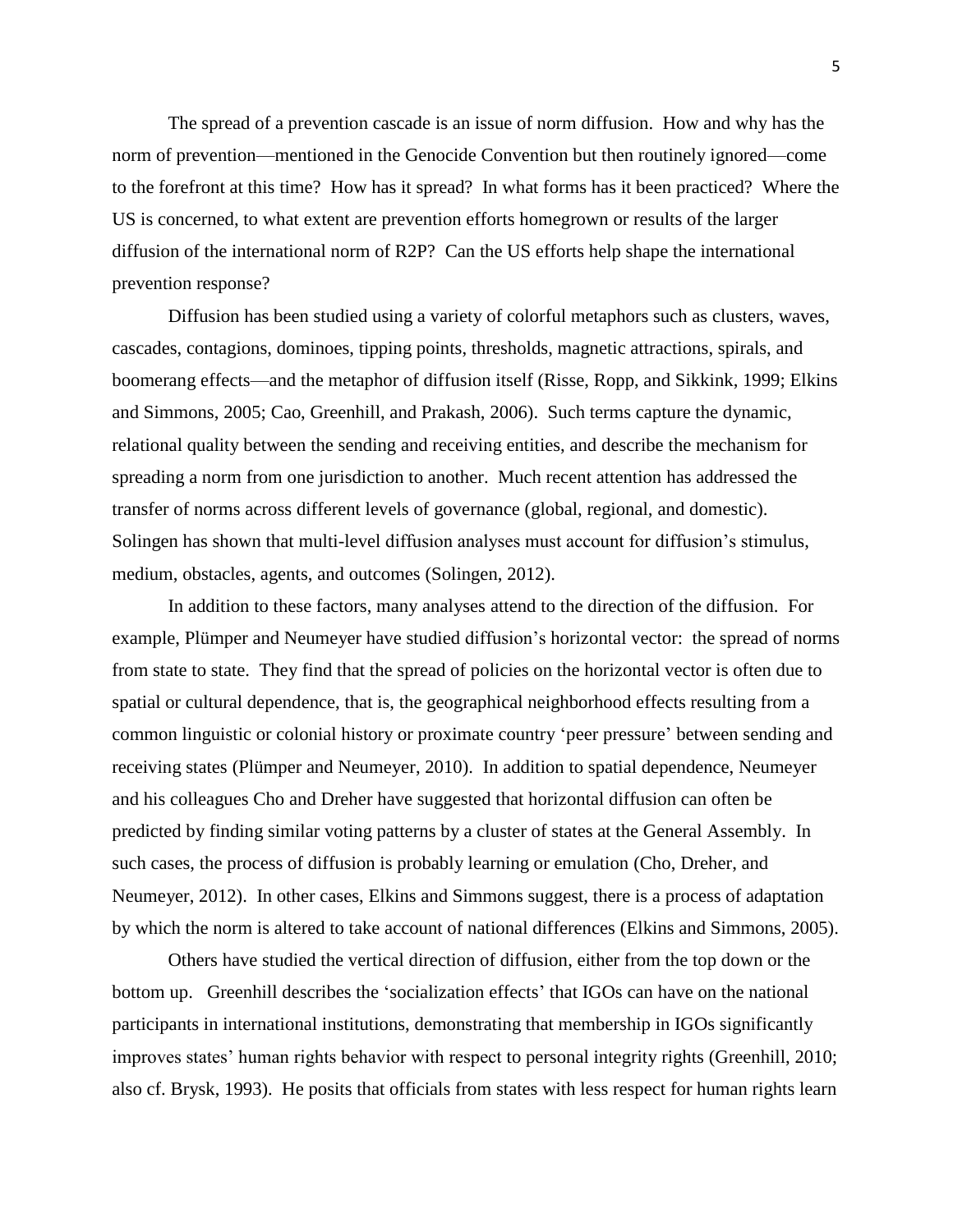respect through participation in the IGO and internalizing its monitoring, education, and adjudication practices. In other words, such officials are 'socialized' by the IGO.

While this type of socialization captures a top-down process, some scholars describe a 'bottom-up' vector. For example, Sikkink has described a process by which civil society 'norm entrepreneurs' (such as activists, NGOs, academics, or business leaders) exerted an impact on States and IGOs with respect to the spread of international criminal justice (Sikkink, 2011, pp. 24, 124; Finnemore and Sikkink, 1998, p. 898; Sugiyama, 2012; Greenhill, 2010; Cao, Greenhill, and Prakash, 2006).

In special cases, some states can themselves socialize the international community. One would expect that at least the world's most powerful States would exert an influence on the IGOs themselves. For example, there is evidence that the United States' tiered approach to monitoring and combatting human trafficking in its annual Trafficking in Persons Report has diffused both to other states and to the UN itself (*Trafficking*, 2012; Tiefenbrun, 2007). In such a case, it is hard to know whether to describe the diffusion vector as up or down. The United States is in a special position vis a vis the international system because it is a member of the P5 with veto power in the Security Council, serves as the home base of the United Nations, and largely funds the UN's activities. It is thus poised to reject international initiatives it perceives as against its interests, and is also in the curious (hegemonic) position of a state that can diffuse a norm *down* to the international community.

One well developed and influential diffusion theory that proposes a combination of vectors is the model developed by Risse, Sikkink, and Ropp in The Power of Human Rights (1999). These authors trace a ' boomerang effect' in which domestic advocacy networks look outside the state for aid from international advocacy networks, the latter then raise awareness and convince the international community of states to pressure the norm-violating state, which opens political space for the domestic advocates to make their voices heard. The boomerang effect has only limited explanatory power in the case at hand. The theory emphasizes that change comes from non-state actors, but the primary entity pushing prevention in the US has been the state itself. Moreover, the cases that this model addresses are those in which a norm-violating state changes its behavior as part of a liberalization process, but the United States sees itself as a founding member of the international community of liberal states and a net norm exporter (Risse, Sikkink, and Ropp, 1999, pp. 3-4). The American self-image as non-violating and liberal is only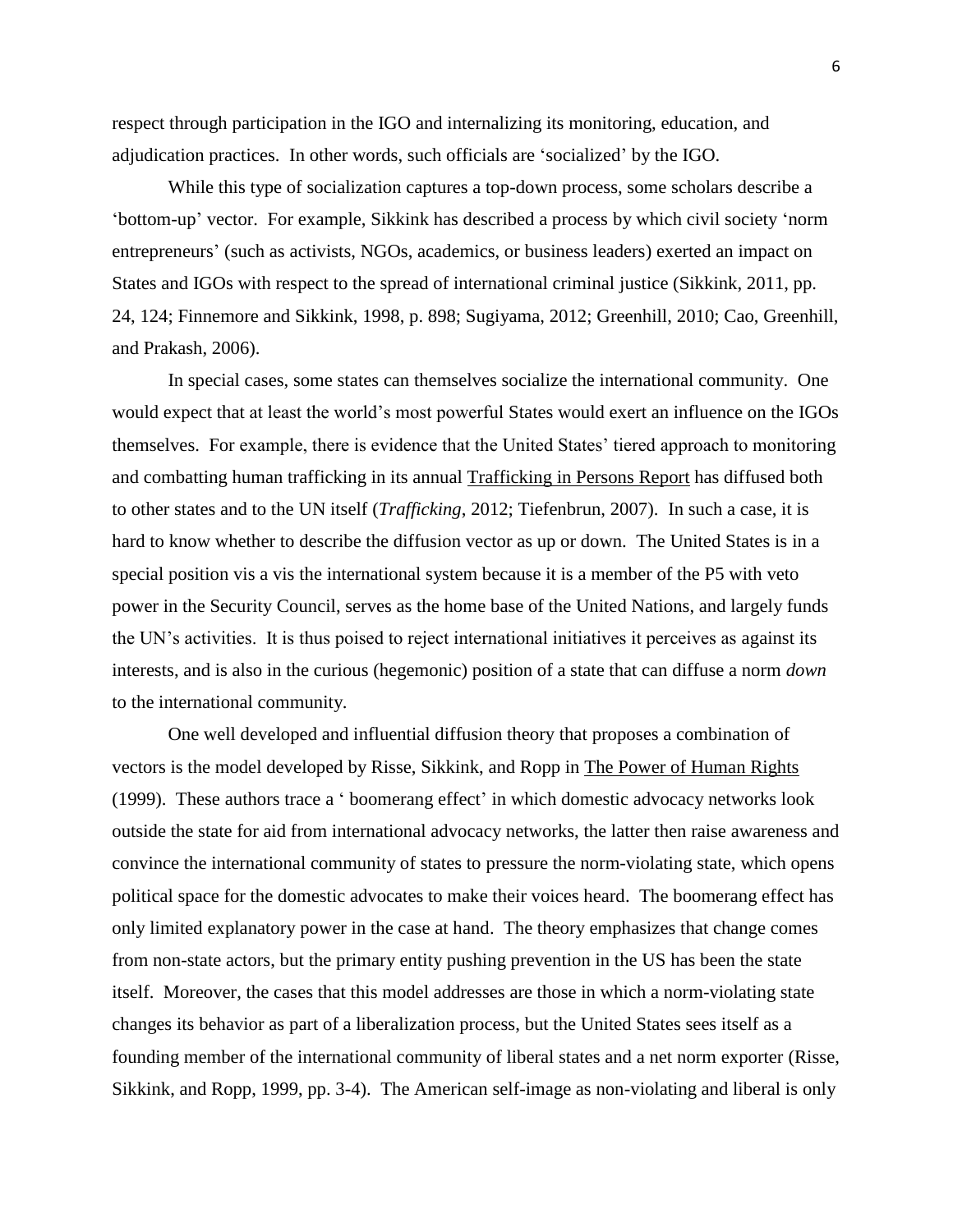partially accurate, and we will see that a limited boomerang effect did occur after the US government initiated its prevention efforts.

As in other areas of international relations, atrocity prevention scholars have developed both normative and realist approaches (Kuperman, 2009; Hirsch and Totten, 2011; Strauss, 2009). For realists like Kuperman, mass atrocities are too complex, with too many different causes and consequences to enable the predictability of any normative model. The political dimension depends on fickle alliances among states. SC members might not target an ally committing genocide with the same countermeasures as those used on an enemy state. The degree to which a norm can be diffused, in this view, depends less on IGO socialization effects or other kinds of subtle pressure than on instrumentally exerted power. This chapter attempts to occupy the middle ground between realist and normative accounts—the ground of pragmatic idealism—following Jacques Sémelin, editor of the Encyclopedia of Mass Violence. While criticizing the 'wishful thinking' of many genocide prevention efforts, Sémelin equally criticizes those who argue that 'because we can never be sure of the outcome, it is futile to intervene,' and declares his assumptions that 'genocide is preventable' and that scholarship on mass violence can help identify patterns that might lead to constructive policy prescriptions (Sémelin, 2009).

By paying attention to diffusion's vector, we can see that norm influence is not a simple question of transferring a fixed policy from one environment to another. The norm is operationalized in local ways, often resulting in uneven expression across jurisdictions (Neumeyer and Perkins, 2005; Gertler, 2001). Heterogeneity is typical because, in Solingen's terms, national or regional political 'firewalls' often become 'sedimented' and 'defy determinism, automaticity, or teleology' in diffusion (Solingen, 2012; also Finnemore and Sikkink, 1998, p. 893). Power dynamics between the sending and receiving entities, along with the internal political relations operating inside both entities, will influence whether and how the norm is diffused. State capacity to implement norms varies widely. The dynamic that sender and receiver have with third parties, such as allies, neighbors, or civil society actors, may also shape the norm's expression (Cao, Greenhill, and Prakash, 2006). Thus, in diffusion studies, the norm in question should not be treated as static and independent, but as variable and dependent. The institutional expression results from the interaction between the ideal-typical policy and the facts on the ground. Put concisely: *The operational form of a diffused norm is the product of contingent relations*.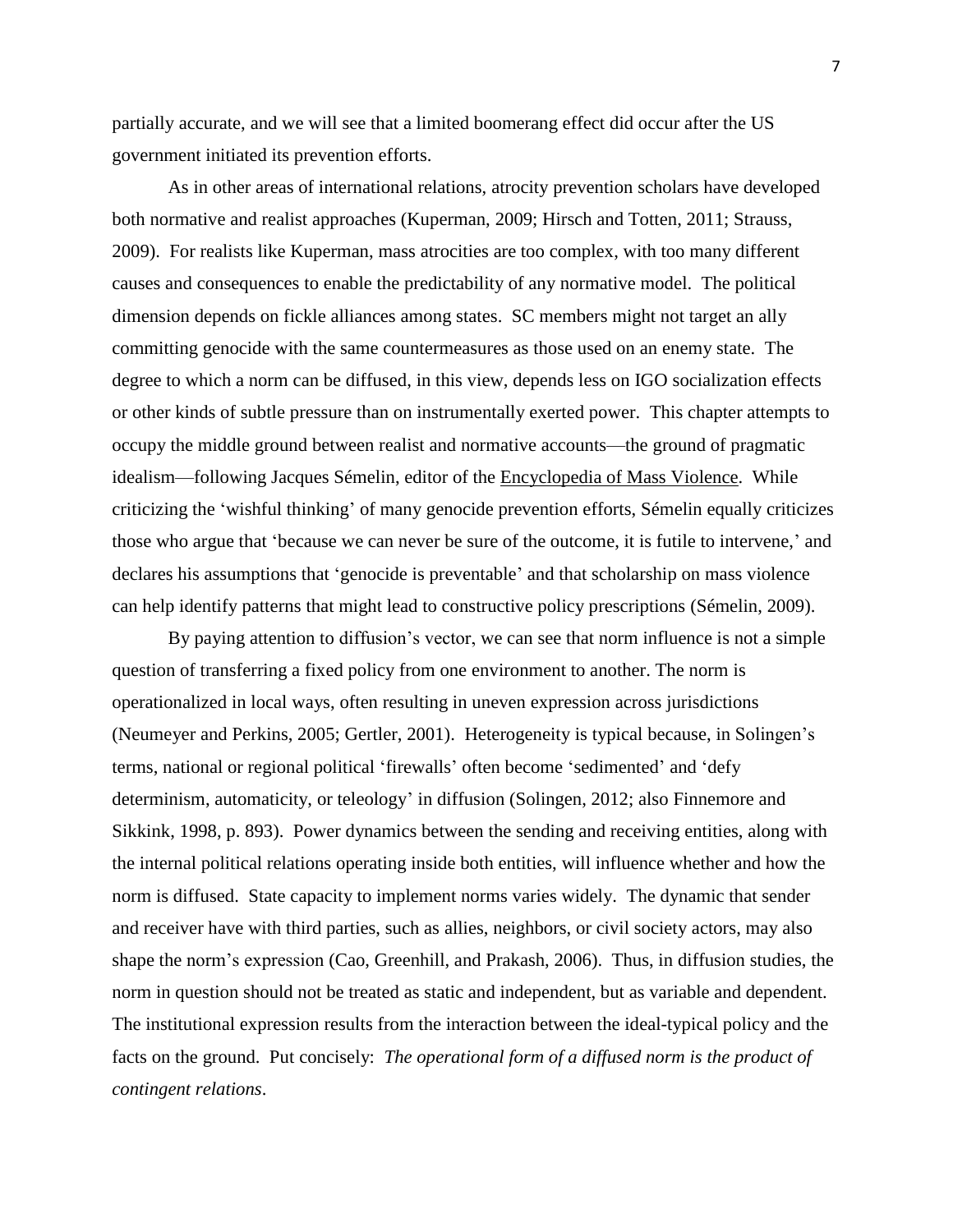The UN model of prevention differs from the state-based model in the US, making the norm uneven in its expression (Sikkink, 2011, p. 247). Can the two institutions partner with each other in such a case? Are the UN efforts having an 'IGO socialization effect' on state officials, in particular on US officials on its Atrocities Prevention Board? What efforts has the US made to socialize other states and IGOs to its model of prevention, and how successful have its efforts been to date? Finally, to what extent do the UN and US efforts share an understanding of what constitutes prevention, and what firewalls might impede the IGO and the state from finding a consensus approach?

#### **Prevention at the UN**

We have seen that the UN approach to prevention since 2000 has four unique conceptual and institutional features. First, the crimes to be prevented have been expanded from 'genocide' to 'mass atrocities' so as to move beyond the definitional confines of the Genocide Convention. Second, prevention has become integrated into the larger R2P process, which sees the *duty to prevent* as the first in a 'continuum of steps.' Third, the R2P orientation enables genocide to be the subject of sustained monitoring and early detection by UN bodies, something not previously possible because the Genocide Convention did not establish its own monitoring body and the other treaty bodies did not see genocide as within their purview. Fourth, R2P replaces the older, legally questionable model of humanitarian intervention: now, countermeasures are considered lawful and necessary as long as they originate when a sovereign fails to protect its own citizens, breaching its obligation to the international community as a whole, and are undertaken as part of a multilateral effort rooted in the Security Council to prevent and stop atrocities.

This approach, in development since the late 1990s, began to crystallize at the Jan. 26, 2004, Stockholm International Forum on Preventing Genocide, where the Secretary-General called for an Action Plan to Prevent Genocide (Akhavan, 2006; Ban, 2008). To carry out the plan, he appointed Juan E. Mendez as the first Special Adviser on the Prevention of Genocide, in July, 2004. The Special Adviser's job was to collect existing information on massive rights violations of ethnic and racial origin that might lead to genocide; act as a mechanism of early warning to the Secretary-General and the Security Council; make recommendations on action to prevent or halt genocides in progress; and liaise with other members of the UN system. He was to be a 'focal point' in the UN system for gathering, filtering, analyzing, and fast-tracking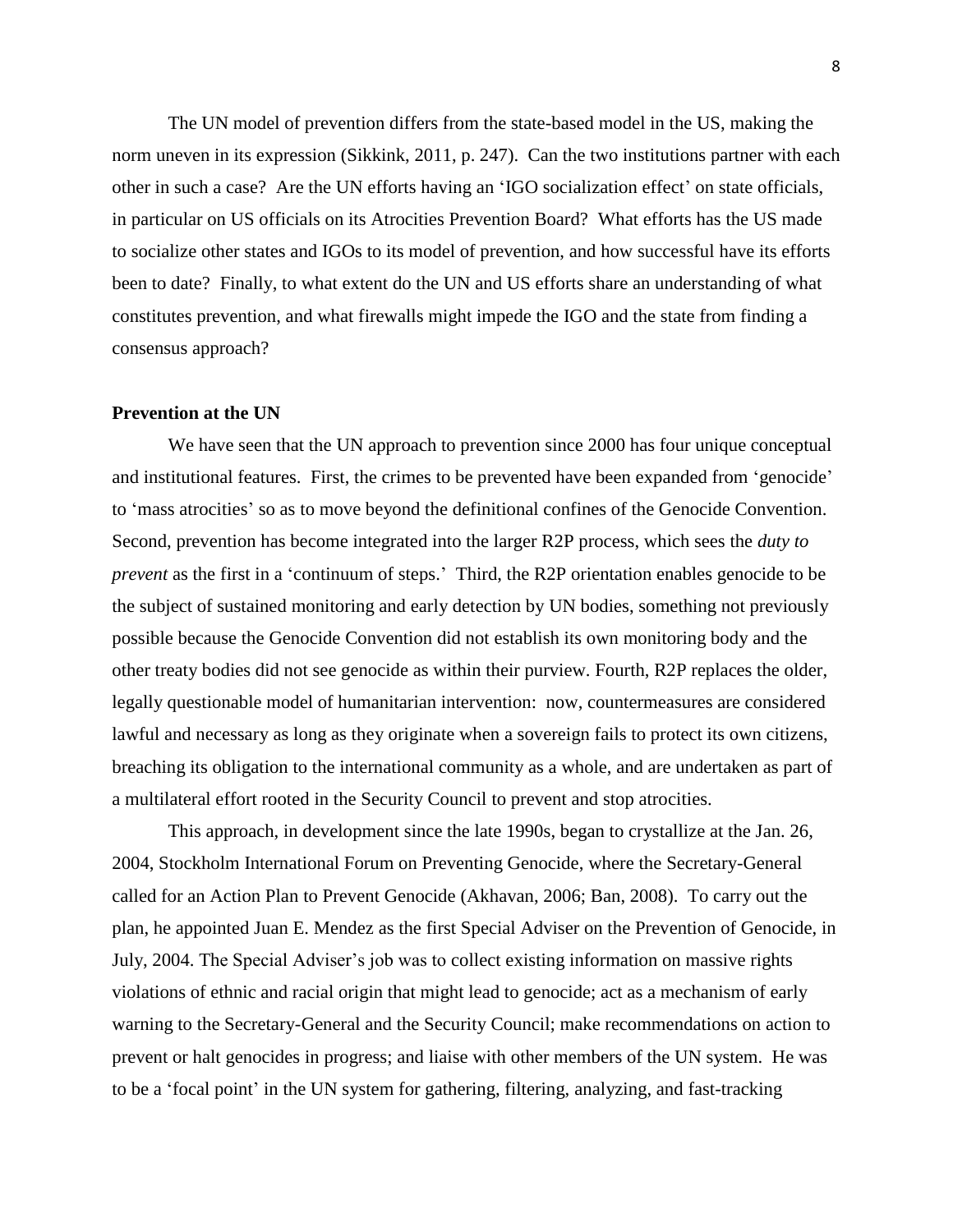information related to genocide prevention (Akhavan, 2006). Supporters of the position have praised the Special Adviser's ability to give mass atrocities the visibility formerly only accorded to war crimes (Ban, 2008; Ban, 2009).

The Special Adviser's office grew slowly: two years into his appointment, Mendez, who was hired part-time, had only two part-time staff and an administrative assistant. Given limited resources, he focused on identifying threatening situations and making recommendations, ranging from strengthening peacekeeping, preventing ethnic incitement by interceding with officials, and publicly expressing concern (Ban, 2008; Ban, 2009). The office faced significant bureaucratic obstacles to its effectiveness from the beginning, and there was no system at all for collecting information from states and NGOs. Developing an early warning system necessitated consultations and verification of facts, far more work than the resources of the office could support (Akhavan, 2006).

Over time, some of these problems were overcome while others continue to weaken the Special Adviser. The Special Adviser has succeeded in developing methodology, identifying crisis situations, and finding compatible areas for work with other R2P entities, and is now a fulltime position (UN High Commissioner for Human Rights, 2009). By 2007, the Special Adviser had begun to go on country visits; send notes to the Secretary-General informing him of high risk situations; consult with member states as well as regional IGOs, NGOs, and academics; develop a 'framework of analysis' to aid in selecting the proper response in a given case; and compile a 'package' of international law beyond the Genocide Convention to guide states (See OSAPG, 'Analysis Framework,' n.d.; Jacob Blaustein Institute, 2011). These efforts began to bear fruit when election violence began to escalate in Kenya in December, 2007: the Special Adviser's actions were widely credited with helping to tamp down the violence before it escalated, and he has since worked in similar ways on a range of issues.

The Office of the Special Adviser on the Prevention of Genocide (OSAPG) has had its share of critics. Even many prevention supporters have objected to the ways the norm has been institutionalized—a significant obstacle if the UN hopes to diffuse its model down to states (Hehir, 2010). Critics have faulted the Special Adviser for being symbolic, redundant, too beholden to the Secretary-General, and either not loud enough as a whistleblower, or too loud to engage in behind-the scenes diplomacy. The bifurcation between public advocate and backstage manager became controversial when Francis Deng was appointed the second Special Adviser in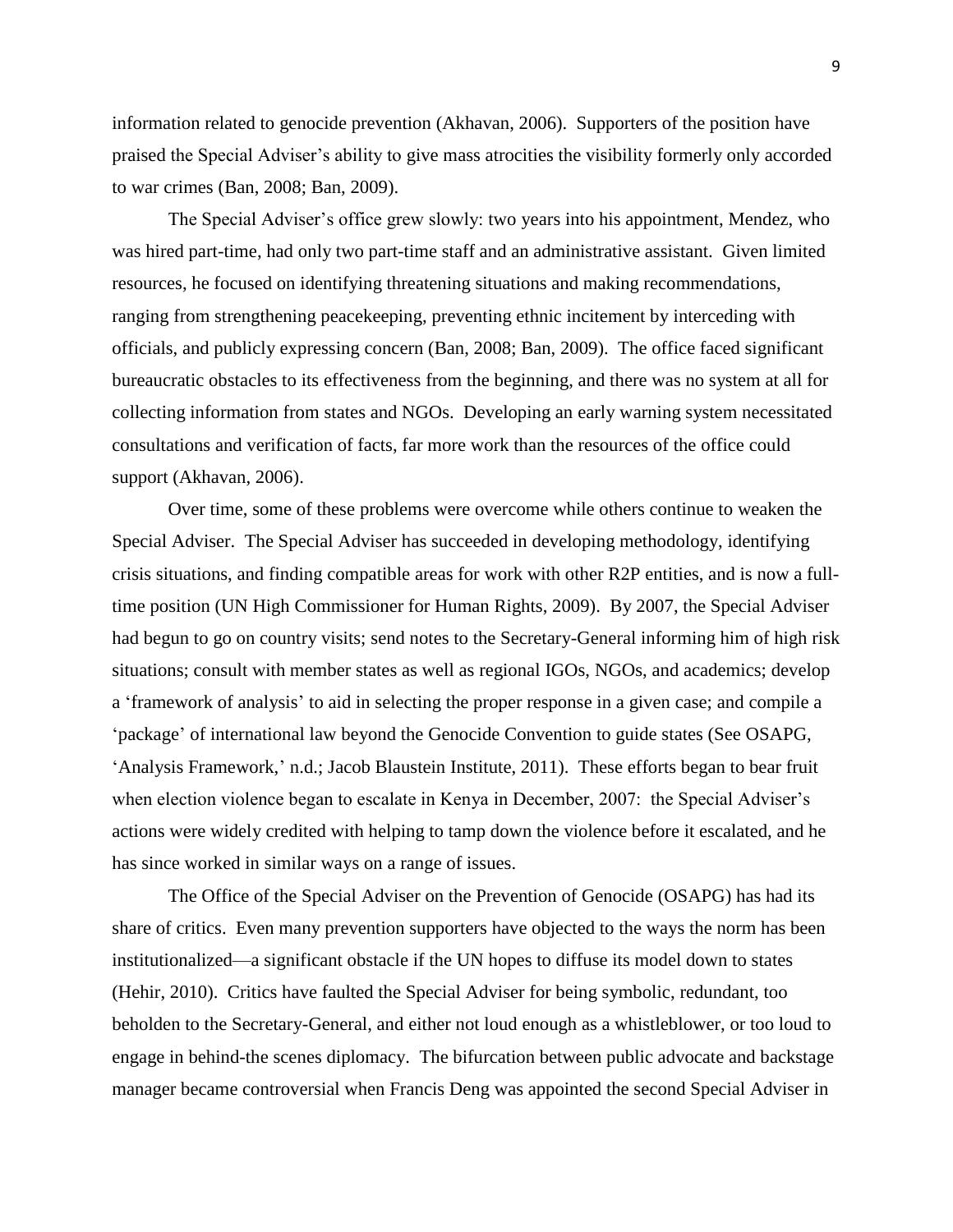August, 2007. Rights NGOs thought Deng should be a voice of conscience first, a diplomat second; Deng thought the order should be reversed (Hehir, 2010). Aid groups thought the Special Adviser's mandate to raise public awareness had a reverse effect, alienating relevant government officials at critical moments and preventing the aid groups from getting in, as Kurt Mills discusses in his chapter (Akhavan, 2006).

Critics, including the Secretary-General himself, criticized the prevention measures for focusing too much on developing an early warning system, suggesting that the real problem was how to share existing information (Grünfeld and Vermeulen, 2009; Ban, 2009; Ban, 2010; Hirsch, 2009). Critics claimed that the Secretary-General exercised a filtering function over the Special Adviser's information, which compromised the Special Adviser's independence and authority with the Security Council. This perception was reinforced each time the P5 blocked the Special Adviser's request to address the Security Council directly rather than sending his report through the Secretary-General. The Special Adviser faces a reactive, not preventive, culture, and was often therefore seen as meddling or alarmist (Hehir, 2010). Finally, OSAPG does not address what some see as the central issue in genocide prevention: the absence of political will (Hehir, 2010). All of these obstacles have stood in the way of successful diffusion of prevention via OSAPG.

Despite the obstacles, the office has grown more effective. The Secretariat institutionally expresses the close relationship between prevention and R2P in that, until both retired in 2012, Edward C. Luck, the Special Adviser on the Responsibility to Protect since 2008, and Francis Deng shared office space and worked together on many issues (Ban, 2009). Before their retirement, Deng and Luck worked together to diffuse the prevention norm to regional and subregional IGOs and states, recognizing that while states often do not want to be singled out in this arena, regional bodies can often work effectively, have local expertise, are more deeply invested in and effected by the outcome of any preventive measures, and can provide political support for intervention, if necessary (Ban, 2011). As will become clear below, many other individual states and regional IGOs have begun to cooperate with the Special Adviser's mandate (OSAPG, 'Engaging,' n.d.). The succeeding Special Advisers, Adama Dieng (appointed as the SA for Genocide Prevention on July 17, 2012) and Jennifer Welsh (appointed as the SA for the Responsibility to Protect on July 12, 2013), share these commitments.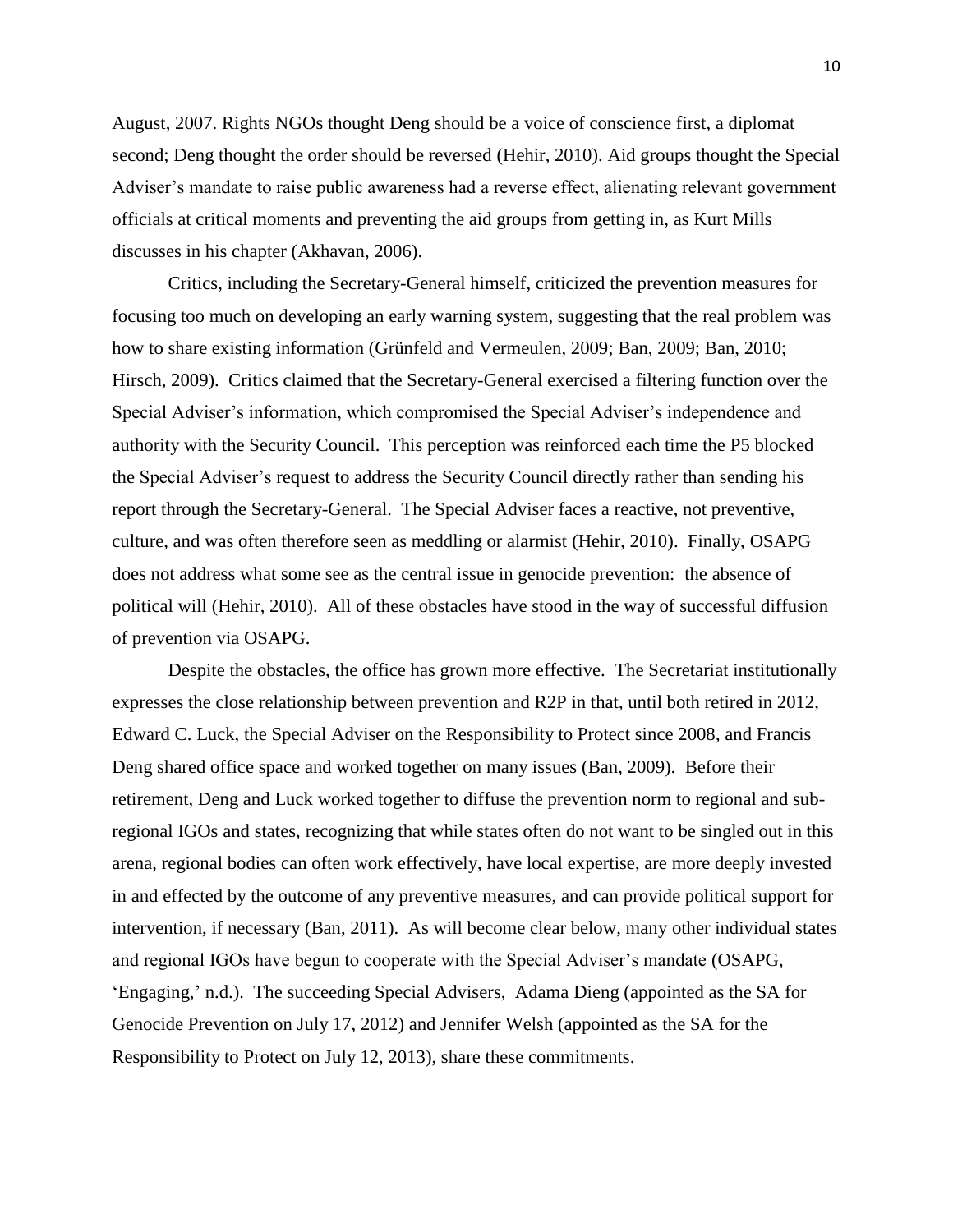#### **Prevention in the US**

The growing list of the Special Advisers' partners so far does not include the United States. The UN model of collective action based on Security Council decisions and coordinated by OSPAG seems to run up against American exceptionalism, the belief that the US serves as a beacon to other states and thus cannot be expected to place itself under the same monitoring regimes. Under this view, the US participates in the international human rights system in creating and modeling the norms for which the system strives. Such an attitude precludes the emulation of much of the UN's prevention approach by the US.

The US has a long history of opting to operate outside of international institutions, in particular on human rights issues. The US refusal to join the International Criminal Court is only a recent example of a trend that began in the 1950s (Henkin, 1995; Korey, 2001, p. 44; Galchinsky, 2008, pp. 93-94). This history constitutes a significant ideological firewall impeding diffusion from the global to the state level. So it will not be surprising that the prevention norm in the US developed, for the most part, independently of the analogous norm at the UN. Like the UN effort, the American genocide prevention initiative grew out of a sense of failure in Rwanda and Bosnia. Madeleine Albright and William Cohen, President Clinton's Secretaries of State and Defense during those crises, worked during President George W. Bush's second term to convene a Genocide Prevention Task Force, under the auspices of the US Holocaust Memorial Museum's Committee on Conscience, to come up with a prevention proposal. The Task Force issued its report, *Preventing Genocide: a Blueprint for US Policymakers,* in 2008, at the start of President Obama's term (Albright and Cohen, 2008).

It was good timing. Candidate Obama had promised to pay more attention to genocide prevention and, for this purpose, had made Samantha Power, a well-known genocide scholar, one of his senior advisors. The Task Force report analyzed America's readiness to undertake genocide prevention and recommended the creation of an interagency prevention mechanism, with members drawn from pertinent areas throughout the government. It called for the establishment of a National Intelligence Estimate on worldwide risks of genocide and mass atrocities—essentially an early warning mechanism. It recommended strengthening partnerships with the UN and the African Union on military deployment options and information-sharing, and promoted engagement with at-risk states by preventively working with their leaders, strengthening their institutions, and promoting their civil society.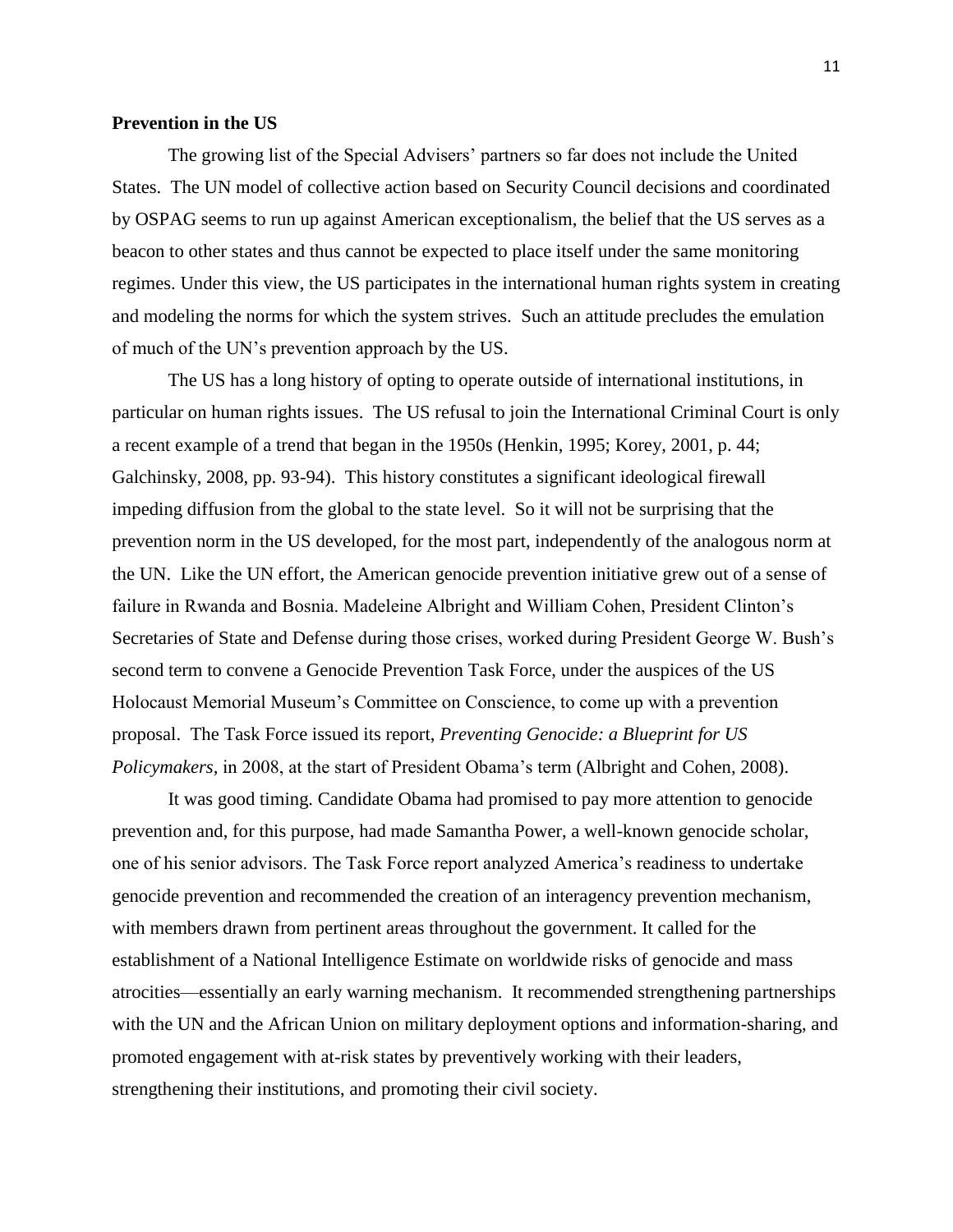The final section of the *Blueprint* is dedicated to 'International Action: Norms and Institutions.' The report affirms that with R2P, the norm of prevention has been taking hold globally (98). It goes on to characterize R2P as a 'revolution in conscience' among regional organizations and UN officials, mentioning the Special Advisers and the High Commissioner for Human Rights. Nevertheless, it identifies challenges to international action to prevent genocide: lack of political will, difficulty of effective response, competing national interests, and the veto power of the Permanent Five. While recognizing R2P's call for 'effective action' by the international community to prevent and halt atrocities, it nonetheless stops short of recognizing that under R2P effective and lawful action is coordinated by the UN. In fact, a number of scholarly critics suggested that Albright-Cohen's recommendation to form a network of likeminded governments, IGOs, and NGOs may have been aimed at bypassing the UN (Üngör, 2011, Theriault, 2009). If so, the call for international action was another example of US exceptionalism at work.

While genocide scholars noted the report's mention of R2P, they criticized it as UScentric. It identifies the US, they asserted, as a moral preventive force without acknowledging US complicity in past atrocities or addressing the US decision not to join the ICC. How can the United States claim it is serious about genocide prevention, they asked, much less be a leader of the effort, if it refuses to join a court dedicated to punishing genocide? (Üngör, 2011, Theriault, 2009). The report fails, they said, to wrap its policy framework tightly enough within international law and R2P, and does a poor job of integrating valuable information that has already emerged from international efforts (Hirsch, 2009). In sum, they accused the *Blueprint* of adhering to the American habit of go-it-alone bravura.

Has the Obama administration's outlook been more global than the *Blueprint*'s? So far the evidence is mixed. Although the APB only came formally into being in April, 2012, a preventive response to atrocity crimes had been in the works in many US agencies since the start of the administration's first term. In April, 2008, the Department of Homeland Security's Immigration and Customs Enforcement division had established a Human Rights Violators and War Crimes Unit to target individuals associated with atrocity crimes who have entered the country fraudulently (Forman, 2009). Despite the US resistance to joining the ICC, President Obama referred the situation in Libya to the court. He has supported regional efforts to apprehend Joseph Kony, worked to facilitate the transition to independence of South Sudan, and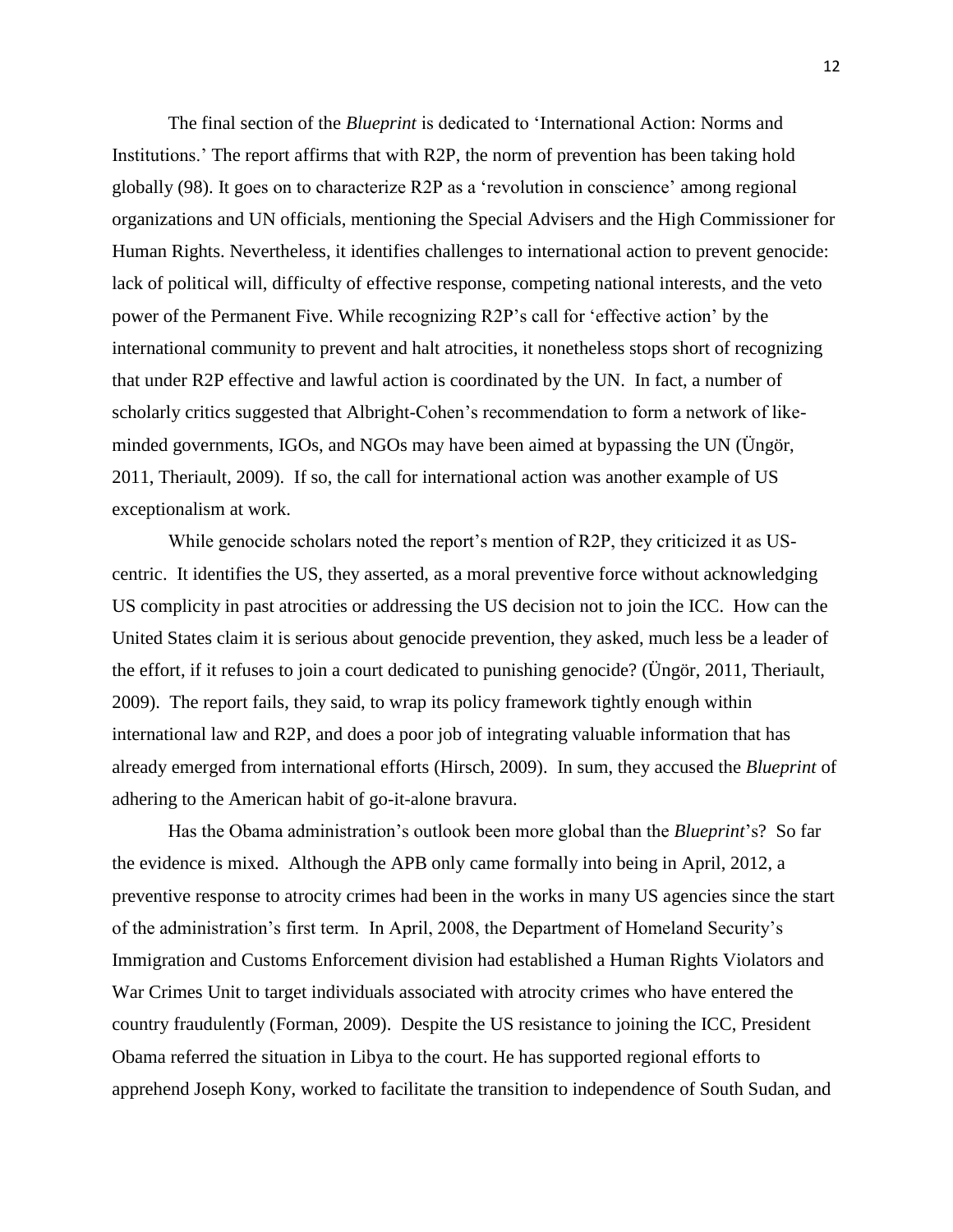helped create the truth commissions in Cote d'Ivoire, Kyrgyzstan, Libya, and Syria, among other things (White House, 'Fact Sheet,' 2012). On the day before the administration formed the APB, the President issued an Executive Order establishing new, targeted sanctions for governments and corporations that engage in so-called 'GHRAVITY' offenses—Grave Human Rights Abuses Via Information Technology (Obama, 'Blocking the Property,' 22 Apr 2012).

These programs underscore a remark President Obama made in the speech, 'Honoring the Pledge of "Never Again",' in which he announced the APB's establishment: atrocities prevention, he said, 'is not an afterthought. This is not a sideline in our foreign policy' (Obama, 'Honoring the Pledge', 23 Apr 2012). Rather, as he had put it in Presidential Study Directive 10, in August, 2011:

> Preventing mass atrocities and genocide is a core national security interest and a core moral responsibility of the United States (Obama, 2011).

With high-level representatives from eleven government departments and agencies, the APB is tasked with pooling information on mass atrocities generated from throughout the government, turning the information into actionable recommendations, and developing prevention training materials specialized to each department's or agency's needs. In this, it sounds very much like a national version of the OSAPG. The APB is helping each of its constituents develop its prevention capacity: State is developing preventive diplomatic 'surges' during crisis situations. USAID now offers awards for technological innovation in early warning systems, and also development aid. Treasury is developing tools to block the flow of money to abusive regimes. Defense is developing doctrine, planning, training, and exercises for Mass Atrocity Response Operations. In the area of intelligence, the APB is monitoring the National Intelligence Council's preparation of the first-ever National Intelligence Estimate on the global risk of mass atrocities and genocide (White House, 'Fact Sheet,' 2012). It is fair to say that Obama is the first President to place atrocities prevention on the US government's front burner.

However, as the *Blueprint* presaged, the APB's goals were somewhat thinner with regard to America's international partners. To be sure, an extensive White House fact sheet, published the day the APB was founded, asserted that 'Our diplomats will encourage more robust multilateral efforts to prevent and respond to atrocities.' It described plans to aid a UN Peacekeeper training program for preventing sexual and gender-based violence, which was one of the Special Advisers' initiatives. However, its global plans were generally short on detail, and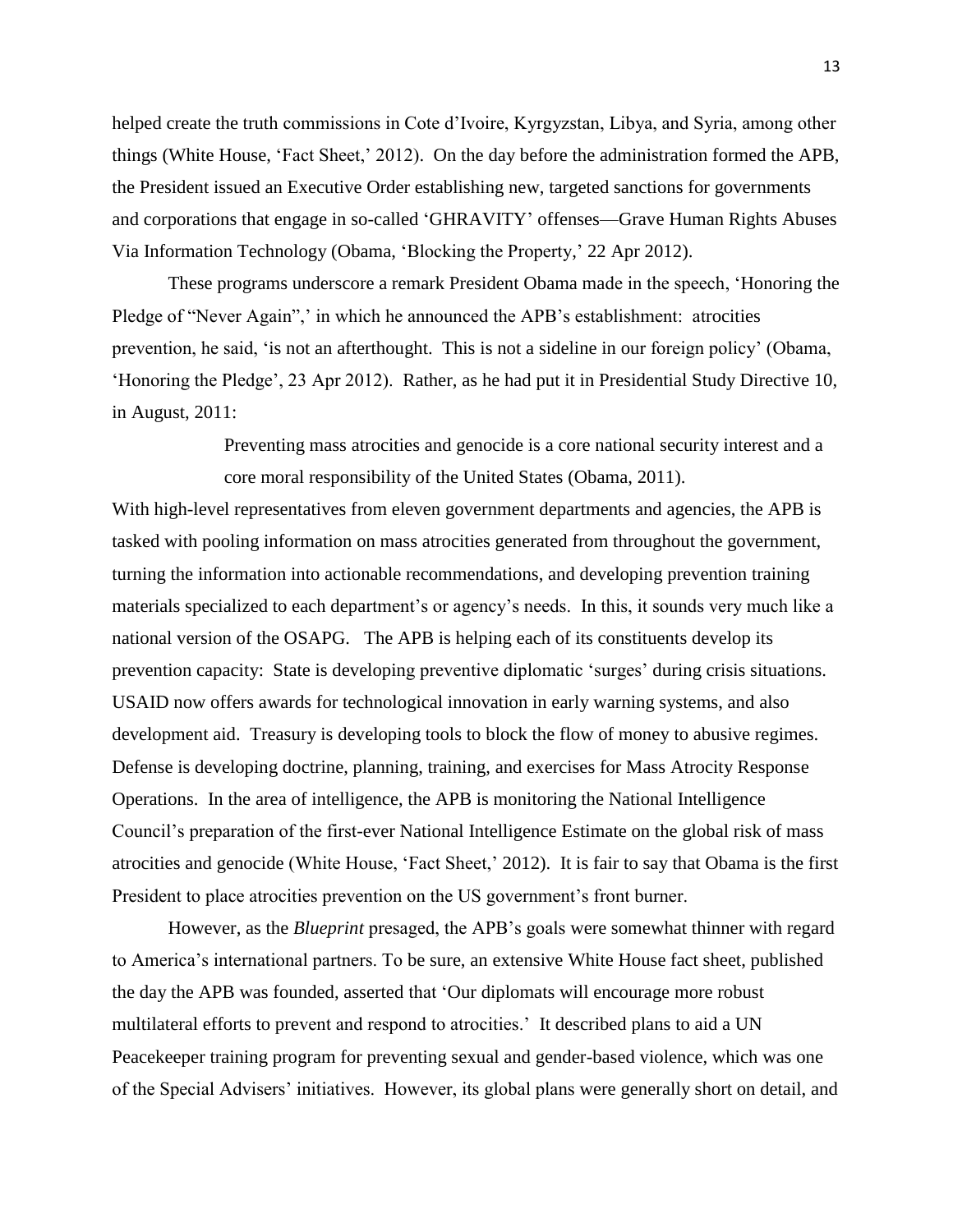did not designate which of its partners it would work with or how. It did not mention either the UN's Special Advisers or the R2P initiative when it described its aim to 'strengthen UN system capacity.' Similarly, no details were offered about how the APB 'will also work with our partners to build the capacity of regionally-based organizations to prevent and respond to atrocities.' Perhaps the most telling lacuna was in the section on 'Denying Impunity Abroad,' which went to great lengths not to mention the ICC. The US would support 'mechanisms...that seek to hold accountable perpetrators of atrocities when doing so advances US interests and values…' (White House, 'Fact Sheet,' 2012). The caveat ('when doing so…') recalled the language that both the Bush and Obama administrations used in rejecting calls to join the ICC that the court does not advance US interests because it theoretically puts US personnel at risk of prosecution.

The absence of a stronger commitment to the UN prevention system was not due to US officials' lack of knowledge about international efforts. In the preparation for the APB, senior US officials attended a number of symposia on international prevention efforts. At an October, 2010 conference sponsored by the Stanley Foundation on 'Atrocity Prevention and US National Security: Implementing the Responsibility to Protect,' they interacted with Special Advisers Deng and Luck, and the discussion centered on how to 'enhance US government communication and coordination with the UN System, and increase support for UN institutional developments such as the anticipated "joint office" on genocide prevention and R2P' (Thaler, 2010; Woocher and Stares, 2010). One of the participants was Lawrence Woocher, who also served on the Genocide Prevention Task Force that had drafted the *Blueprint*. The APB's exceptionalist path to date is an informed policy choice.

The fear that the APB 's work would be too unilateral could be heard underneath the diplomatic language the Special Advisers adopted in their joint statement the day after the APB was formed (OSAPG, 'Launch,' 2012). While welcoming the US initiative, the Advisers called on UN Member States to 'share their best practices and lessons learned, so that the collective effort can be more than the sum of its parts.' The balance of the statement focused, not on the American effort, but on 'the growing series of partnerships established by Member States under a Responsibility to Protect framework' (OSAPG, 'Launch,' 2012). While praising the APB because 'innovative and sustained measures at the national level are essential for the full operationalization of the Responsibility to Protect,' the Advisers emphasized the global, regional,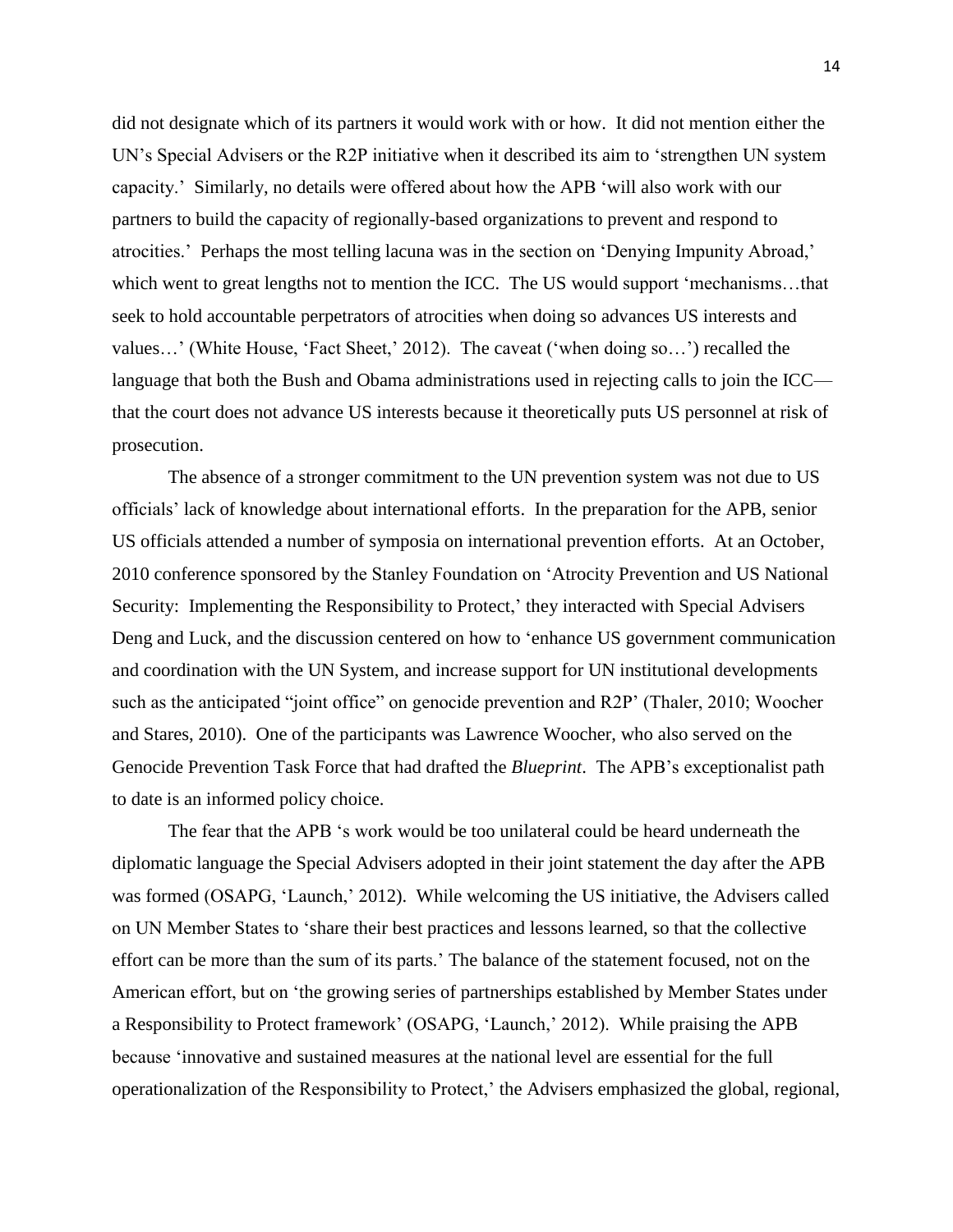and above all *collective* nature of the prevention cascade, and their own role as UN liaisons and coordinators of the broader R2P effort. This exchange is evidence of a struggle over ownership of the norm of atrocity prevention and the heterogeneous forms by which it might be expressed.

It was not long after the APB's establishment that some members of the public were beginning to wonder when the APB would act, especially once the Syrian civil war heated up during the summer of 2012 (Spetalnick, 2012; Patrick, 2012; Thaler, 2012). The international community's unwillingness to prevent the Syrian government from killing thousands of its own civilians raised the question of whether R2P had lost ground or was even practicable (Thaler, 2012). The rivalries within the P5 represented a firewall against the application of R2P in the Syrian case and threatened the SC's consistent adoption of preventive measures. With the SC paralyzed, the world looked to the US for leadership.

Reacting to international inaction on Syria, then-Secretary of State Hilary Clinton spoke to a symposium on genocide prevention held at the US Holocaust Memorial Museum in cooperation with CNN and the Council on Foreign Relations, on July 24, 2012 (Clinton, 2012). Clinton reiterated the steps the administration was taking on 'prevention and partnership.' She reiterated the APB's 'whole of government response' on prevention. With respect to expanding partnerships, she mentioned the intention to work with the AU and ECOWAS. She also mentioned working to strengthen the 'UN's core peace and security tools,' but once again she made no reference to R2P or the Special Advisers. Finally, she acknowledged that 'a small group of nations' obstruction can derail our efforts…in the Security Council.' Clinton's address was well received, but it did not stop opinion bloggers like John Bradshaw of Freedom House from wondering whether it was possible to 'convert rhetoric to reality on atrocity prevention' (Bradshaw, 2012).

Such questions continued to the point that, on the anniversary of the APB's establishment, the White House felt the need to publish a second fact sheet detailing the administration's 'comprehensive efforts' to prevent mass atrocities during the board's first year (White House, 'Fact Sheet,' 2013). This may have been an attempt to pre-empt a report by Madeleine K. Albright and Richard S. Williamson, who had in the interim formed a Working Group on the Responsibility to Protect, comprised of members of the United States Institute of Peace, the Holocaust Museum, and the Brookings Institution. Their report, released in May, 2013, gauged US and international efforts on a range of R2P case studies, from the full use of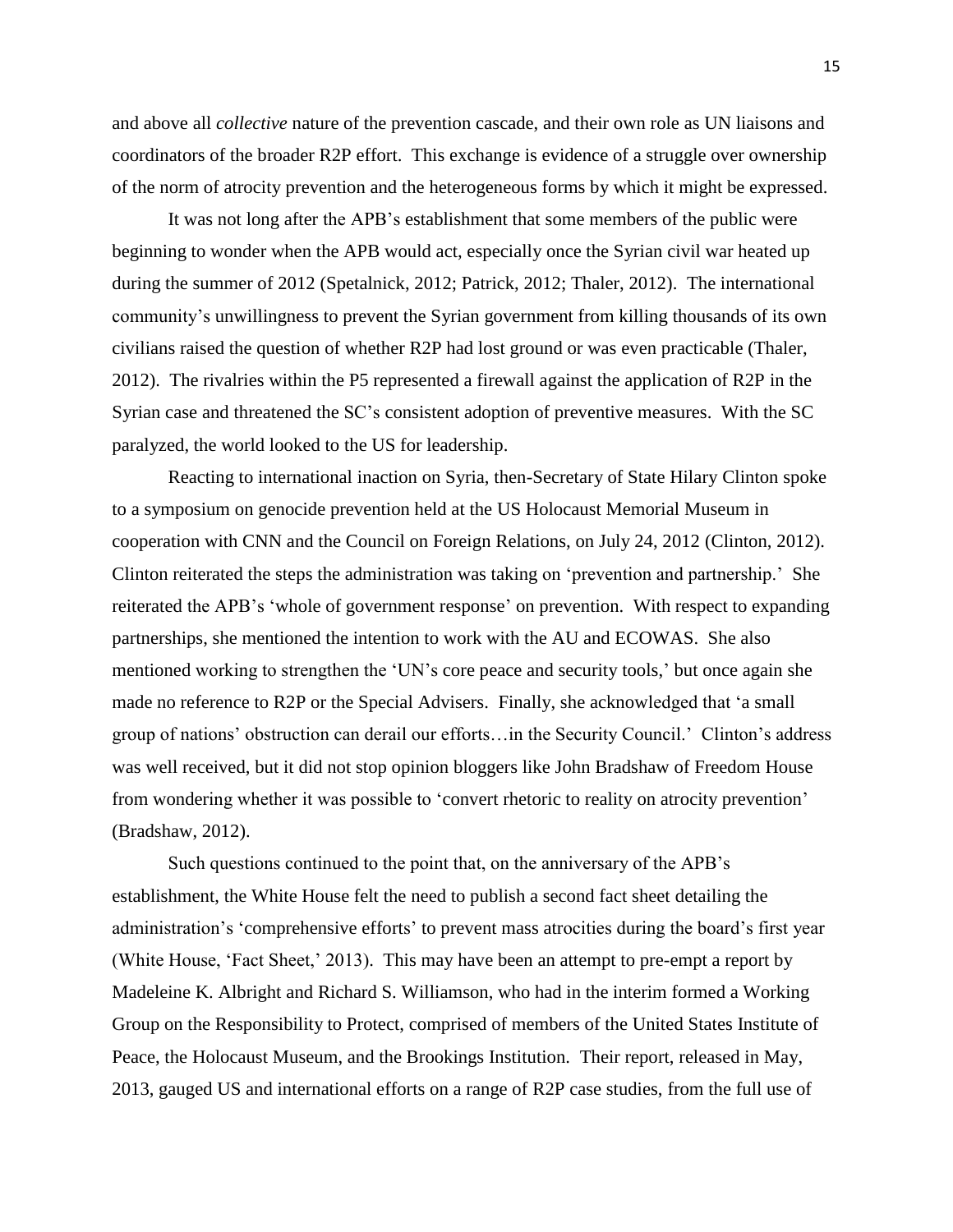R2P (Libya) to failure to use R2P effectively (Syria) (Albright and Williamson, 2013). The Working Group commented that the APB 'might well serve as an appropriate model for others' (23), but the report's recommendations indicate that the US was not doing enough to support international efforts. Recognizing that 'No country acting alone has the resources, information, or authority to fulfill more than a modest portion of what R2P requires' (23), it agreed with the Special Advisers that the UN should be the central organization in preventive efforts and argued that 'the more capable the United Nations is, the less often US troops and taxpayer dollars will be summoned to cope with emergencies' (24). Accordingly, the report urged the US to strengthen the preventive capacity of the UN by increasing funding for OSAPG, as well as by adopting a 'more positive engagement' with the ICC by funding investigations and prosecutions arising from SC referrals to the court. Here the 'boomerang effect'—by which domestic advocates adopt the language of international actors to persuade their own government—did come into play.

The APB proclaims the US government's intention to socialize other states and the UN system itself to its own expression of the prevention norm. Yet it has met resistance when attempting to export American-style prevention because it has not, at the same time, accepted both the limits that R2P places on US action in the absence of SC approval, and the authority of the ICC. Perhaps now that Samantha Power has become US ambassador to the UN, the US will embrace multilateralism as essential to the success of the prevention cascade. By doing so, American leaders will legitimate the emerging legal norm that a state's breach of an *erga omnes* obligation is an internationally wrongful act to which the world is obliged to respond. Until such time as there is an R2P treaty or the customary behavior of states becomes more consistent, SC members will be able to dodge their secondary responsibility. But Americans' commitment to prevention as a collective legal obligation will demonstrate to the world that having the capacity to dodge is different from having the right to dodge. When a state fails to prevent atrocities to its citizens, it not only devastates them but threatens the fundamental principles on which the world order rests. Both for the citizens' sake and the defense of that order, the world must react.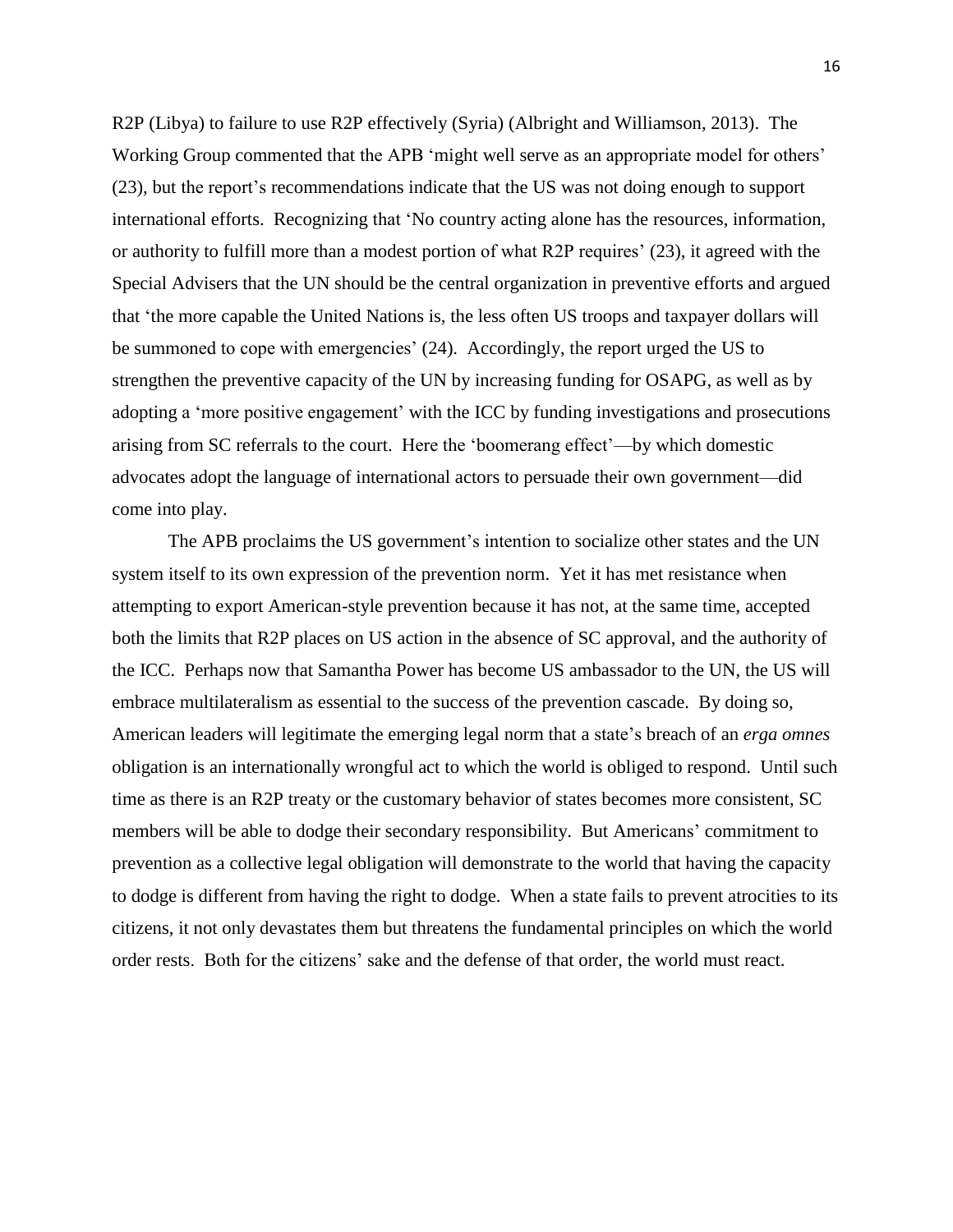## **References**

P. Akhavan (2006) 'Report on the Work of the Office of the Special Adviser of the United Nations Secretary-General on the Prevention of Genocide,' *Human Rights Quarterly* 28, 1043- 1070.

M. K. Albright and W. S. Cohen (2008) *Preventing Genocide: a Blueprint for US Policymakers* (Washington, DC: Genocide Prevention Task Force).

M. K. Albright and R. S. Williamson (2013) *The United States and R2P: From Words to Action* (Washington, DC: United States Institute of Peace).

K. Ban (2008) *Report of the Secretary-General on the implementation of the Five-Point Action Plan and the Activities of the Special Adviser of the Secretary-General on the Prevention of Genocide*, Human Rights Council, Seventh Session, Agenda item 2, A/HRC/7/37.

K. Ban (2009) 'Implementing the responsibility to protect,' *Report of the Secretary-General,*  General Assembly, 63rd Session, Agenda items 44 and 107, A/63/677.

K. Ban (2010) 'Early Warning, Assessment, and the Responsibility to Protect,' *Report of the Secretary-General*, General Assembly,  $64^{\text{th}}$  Session.

K. Ban (2011) 'The role of regional and subregional arrangements in implementing the responsibility to protect,' *Report of the Secretary-General*, General Assembly, 65<sup>th</sup> session, Agenda items 13 and 115, A/65/877.

J. Bradshaw (2012) 'Converting Rhetoric to Reality on Atrocity Prevention,' 16 Oct., [http://www.huffingtonpost.com/john-bradshaw/genocide-prevention-task](http://www.huffingtonpost.com/john-bradshaw/genocide-prevention-task-force_b_1970684.html)[force\\_b\\_1970684.html,](http://www.huffingtonpost.com/john-bradshaw/genocide-prevention-task-force_b_1970684.html) accessed 9 May 2014.

A. Brysk (1993) 'From Above and Below: Social Movements, the International System, and Human Rights in Argentina' *Comparative Political Studies* 26, 259-285.

X. Cao, B. Greenhill and A. Prakash (2006) 'Where Is the Tipping Point? Bilateral Trade and the Diffusion of Human Rights,' *British Journal of Political Science*, 1-24.

S. Cho, A. Dreher, and E. Neumeyer (2012) 'The Determinants of Anti-trafficking Policies— Evidence from a New Index,' unpublished paper, [http://ssrn.com/abstract=1776842,](http://ssrn.com/abstract=1776842) accessed 9 May 2014.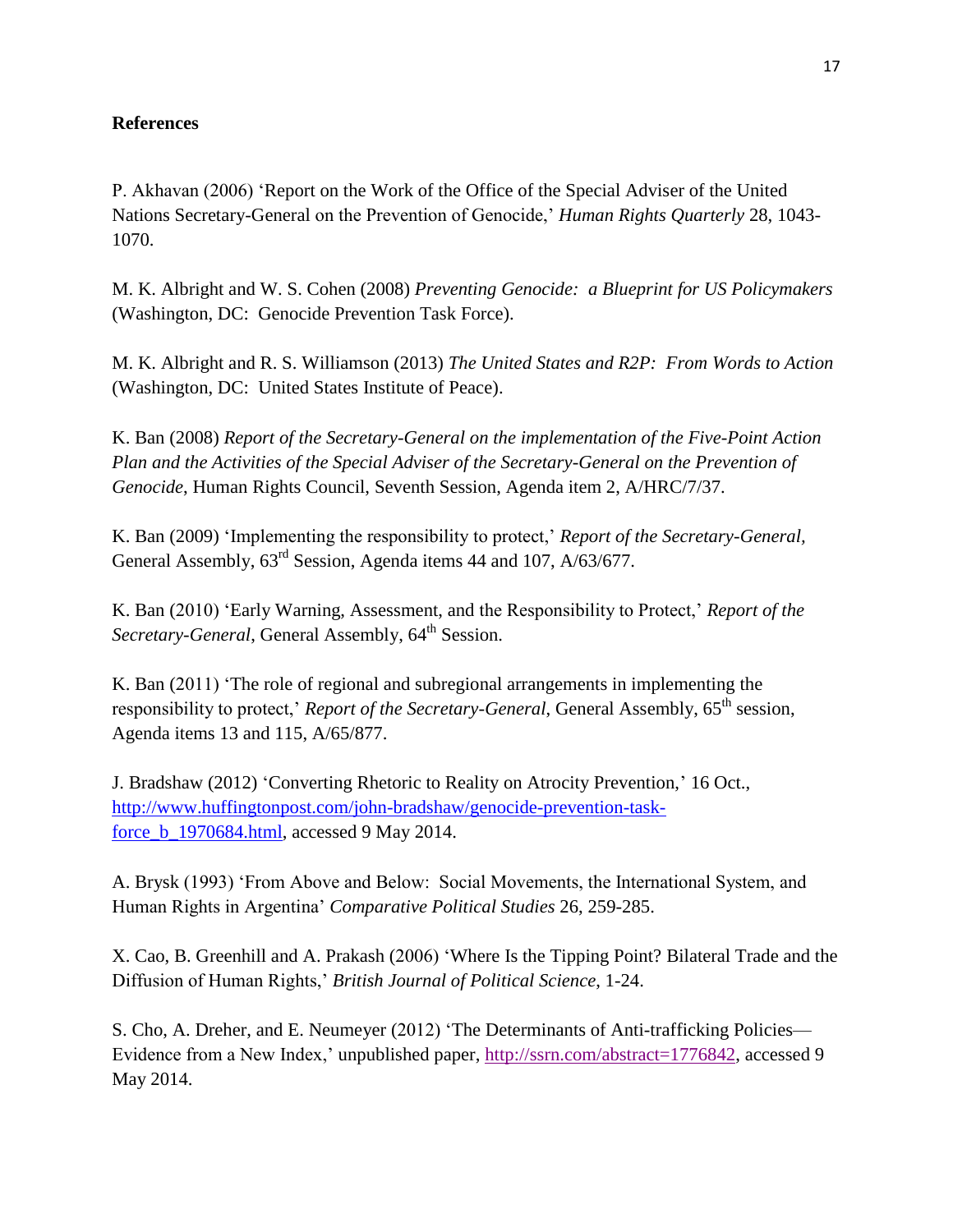H. R. Clinton (2012) 'Clinton's Remarks at the Symposium on Genocide Prevention, July 2012,' [http://www.cfr.org/world/clintons-remarks-symposium-genocide-prevention-july-2012/p28741,](http://www.cfr.org/world/clintons-remarks-symposium-genocide-prevention-july-2012/p28741) accessed 9 May 2014.

J. Crawford (ed.) (2002) *The International Law Commission's Articles on State Responsibility: Introduction, Text, and Commentaries* (New York: Cambridge University Press.

Z. Elkins and B. Simmons (2005) 'On Waves, Clusters, and Diffusion: A Conceptual Framework' *Annals AAPSS* 598, 33-51.

T. Erskine (2004) 'Assigning Responsibilities to Institutional Moral Agents: The Case of States and "Quasi-States,"' in T. Erskine (ed.) *Can Institutions Have Responsibilities: Collective Moral Agency and International Relations* (New York: Palgrave Macmillan, 2004).

M. Finnemore and K. Sikkink (1998), 'International Norm Dynamics and Political Change,' *International Organization* 52, 887-917.

M. M. Forman (2 Apr 2009) 'Immigration and Customs Enforcement (ICE) within DHS establishes a Human Rights Violators and War Crimes Unit,' testimony before the House Appropriations Committee Subcommittee on Homeland Security, [http://www.dhs.gov/ynews/testimony/testimony\\_1239802664581.shtm,](http://www.dhs.gov/ynews/testimony/testimony_1239802664581.shtm) accessed 9 May 2014.

M. Galchinsky (2008) *Jews and Human Rights: Dancing at Three Weddings* (Lanham, MD: Rowman and Littlefield).

M. S. Gertler (2001) 'Best Practice? Geography, Learning and the Institutional Limits to Strong Convergence,' *Journal of Economic Geography* 1, 5-26.

B. Greenhill (2010) 'The Company You Keep: international Socialization and the Diffusion of Human Rights Norms *International Studies Quarterly* 54, 127-145.

F. Grünfeld and W. Vermeulen (2009) 'Failures to Prevent Genocide in Rwanda (1994), Srebrenica (1995), and Darfur (since 2003),' *Genocide Studies and Prevention* 4, 221-237.

J. Habermas (1998): *Between Facts and Norms: Contributions to a Discourse Theory of Law and Democracy* (Boston: MIT Press).

A. Hehir (2010) 'An Analysis of Perspectives on the Office of the Special Adviser on the Prevention of Genocide,' *Genocide Studies and Prevention* 5, 258-276.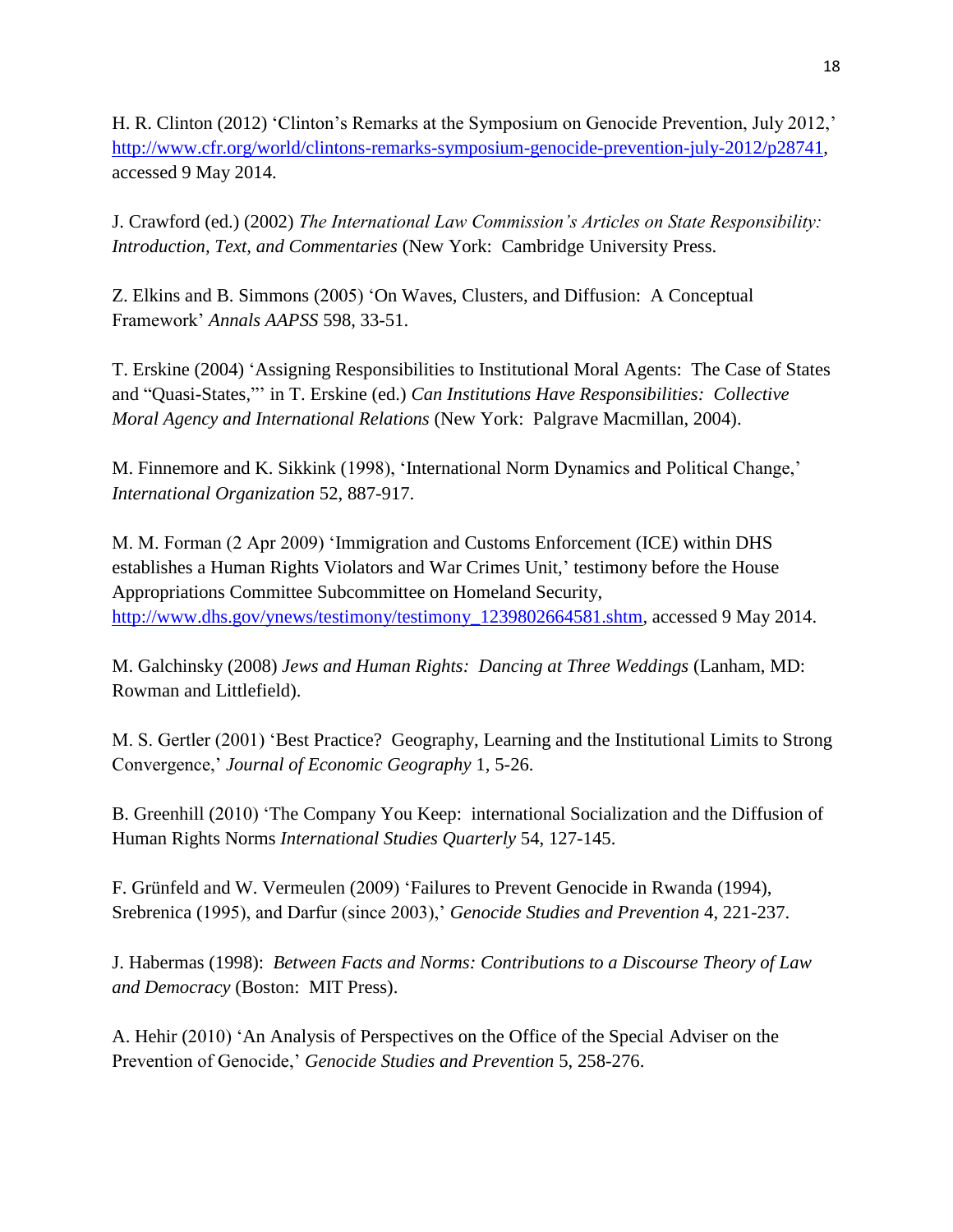A. Hehir (2012) *The Responsibility to Protect: Rhetoric, Reality, and the Future of Humanitarian Intervention* (New York: Palgrave Macmillan).

L. Henkin (1995) 'US Ratification of Human Rights Conventions: The Ghost of Senator Bricker,' *American Journal of International Law* 89, 341-350.

H. Hirsch (2009) 'Editor's Introduction,' *Genocide Studies and Prevention* 4, 147-152.

H. Hirsch, S. Totten, J. Evans, and H. Sassounian (2011) 'Reaction to Presidential Directive by Totten et al at Genocide Prevention Now,' [http://www.genocidepreventionnow.org/Home/tabid/39/ctl/DisplayArticle/mid/864/aid/409/Defa](http://www.genocidepreventionnow.org/Home/tabid/39/ctl/DisplayArticle/mid/864/aid/409/Default.aspx) [ult.aspx,](http://www.genocidepreventionnow.org/Home/tabid/39/ctl/DisplayArticle/mid/864/aid/409/Default.aspx) accessed 9 May 2014.

International Court of Justice (1970) *Judgment, Belgium v. Spain, Second Phase*, [http://www.icj](http://www.icj-cij.org/docket/files/50/5387.pdf)[cij.org/docket/files/50/5387.pdf,](http://www.icj-cij.org/docket/files/50/5387.pdf) accessed 9 May 2014.

International Court of Justice (1996) *Application of the Convention on the Prevention and Punishment of the Crime of Genocide, Preliminary Objections, Judgment,* I.C.J. Reports, 615- 616.

International Law Commission (2001) *Draft Articles on Responsibility of States for Internationally Wrongful Acts, with commentaries, 2001, adopted 53<sup>rd</sup> session, A/56/10.* 

Jacob Blaustein Institute for the Advancement of Human Rights (2011) *Compilation of the Risk Factors and Legal Norms for the Prevention of Genocide*, (New York: Jacob Blaustein Institute).

W. Korey (2001) *NGOs and the Universal Declaration of Human Rights: 'A Curious Grapevine',* (New York: Palgrave Macmillan).

A. J. Kuperman (2009) 'Wishful Thinking Will Not Stop Genocide,' *Genocide Studies and Prevention* 4, 191-199.

M. Mennecke (2009) 'Genocide Prevention and International Law', *Genocide Studies and Prevention* 4, 167-175.

E. Neumayer and R. Perkins (2005) 'Uneven Geographies of Organizational Practice: Explaining the Cross-National Transfer and Diffusion of ISO 9000,' *Economic Geography* 81, 237-259.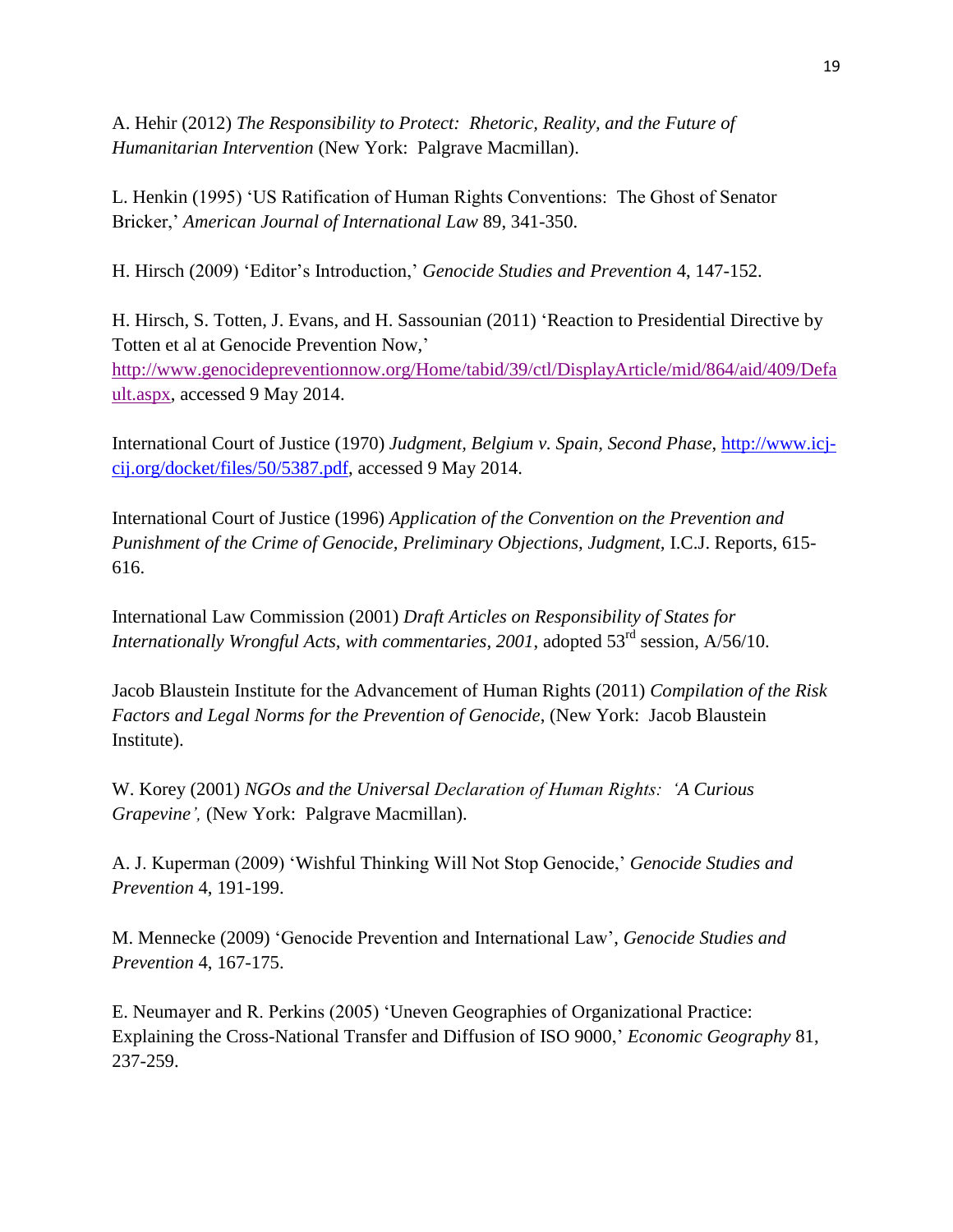B. Obama (2011) Presidential Study Directive on Mass Atrocities/PSD 10, [http://www.whitehouse.gov/the-press-office/2011/08/04/presidential-study-directive-mass](http://www.whitehouse.gov/the-press-office/2011/08/04/presidential-study-directive-mass-atrocities)[atrocities,](http://www.whitehouse.gov/the-press-office/2011/08/04/presidential-study-directive-mass-atrocities) accessed 9 May 2014.

B. Obama (2012) 'Blocking the Property and Suspending Entry Into the United States of Certain Persons with Respect to Grave Human Rights Abuses by the Governments of Iran and Syria via Information Technology,' Executive Order 13606.

B. Obama (2012) 'Honoring the Pledge of "Never Again,"' Remarks by the President at the United States Holocaust Memorial Museum, [http://www.whitehouse.gov/the-press](http://www.whitehouse.gov/the-press-office/2012/04/23/remarks-president-united-states-holocaust-memorial-museum)[office/2012/04/23/remarks-president-united-states-holocaust-memorial-museum,](http://www.whitehouse.gov/the-press-office/2012/04/23/remarks-president-united-states-holocaust-memorial-museum) accessed 9 May 2014.

Office of the Special Adviser on the Prevention of Genocide (n.d.) 'Engaging with Partners,' [http://www.un.org/en/preventgenocide;/adviser/engagement\\_partners.shtml,](http://www.un.org/en/preventgenocide;/adviser/engagement_partners.shtml) accessed 9 May 2014.

Office of the Special Adviser on the Prevention of Genocide (n.d.), 'Analysis Framework,' [http://www.un.org/en/preventgenocide/adviser/pdf/osapg\\_analysis\\_framework.pdf,](http://www.un.org/en/preventgenocide/adviser/pdf/osapg_analysis_framework.pdf) accessed 9 May 2014.

Office of the Special Adviser on the Prevention of Genocide (2012) *Statement to commemorate the anniversary of the Genocide Convention*, United Nations Press Release, 6 December.

Office of the Special Adviser on the Prevention of Genocide (2012) *Statement of the Special Advisers of the Secretary-General on the Prevention of Genocide and on the Responsibility to Protect on the launch of an inter-agency Atrocities Prevention Board by the United States, as presented by President Obama on 23 April 2012*, UN Department of Public Information.

S. M. Patrick (2012) 'RIP for R2P? Syria and the Dilemmas of Humanitarian Intervention,' Council on Foreign Relations blog, http://blogs.cfr.org/patrick/2012/06/12/rip-for-r2p-syria-andthe-dilemmas-of-humanitarian-intervention.

T. Plümper and E. Neumeyer (2010) 'Model Specification in the Analysis of Spatial Dependence,' *European Journal of Political Research* 49, 418-442.

T. Risse, S. C. Ropp, and K. Sikkink (1999) *The Power of Human Rights: International Norms and Domestic Change* (New York: Cambridge University Press).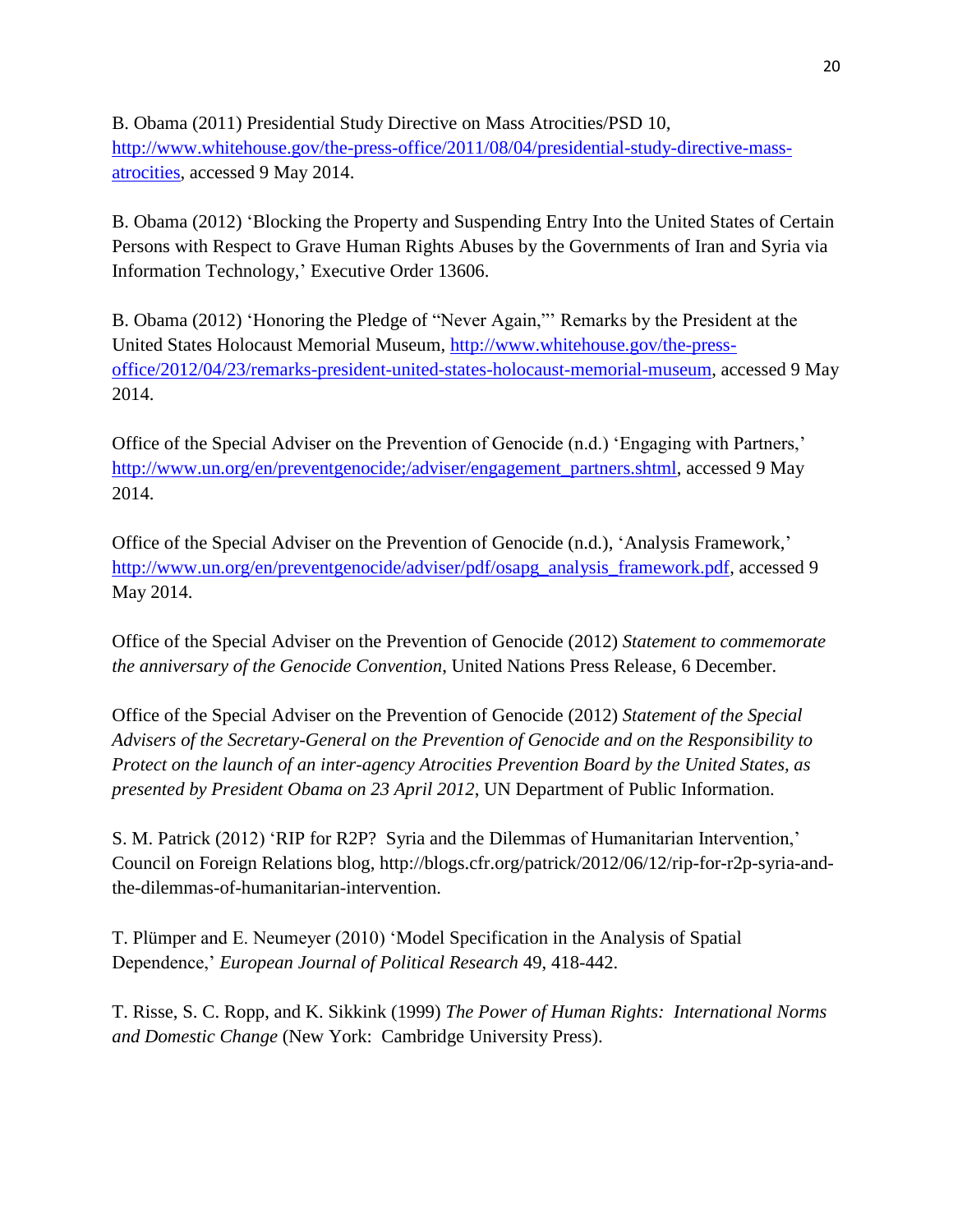J. Sémelin (2009) 'An International but Especially American Event,' *Genocide Studies and Prevention* 4, 161-166.

K. Sikkink (2011) *The Justice Cascade: How Human Rights Prosecutions Are Changing World Politics* (New York: W. W. Norton).

E. Solingen (2012) 'Of Dominoes and Firewalls: The Domestic, Regional, and Global Politics of International Diffusion' *International Studies Quarterly* 56, 631-644.

J. Song and Q. Kong (2011) 'A Generalization of the Obligation to Prevent: From Genocide Convention to Racial Discrimination Convention' *Frontiers of Law in China* 6, 1-16.

M. Spetalnick (2012) 'Obama's atrocities board keeps low profile,' *Reuters*, [http://www.reuters.com/article/2012/06/01/us-syria-crisis-obama-atrocities](http://www.reuters.com/article/2012/06/01/us-syria-crisis-obama-atrocities-idUSBRE8501HH20120601)[idUSBRE8501HH20120601,](http://www.reuters.com/article/2012/06/01/us-syria-crisis-obama-atrocities-idUSBRE8501HH20120601) accessed 9 May 2014.

S. Strauss (2009) 'A Step Forward,' *Genocide Studies and Prevention* 4, 185-190.

N. B. Sugiyama (2012), 'Bottom-up Policy Diffusion: National Emulation of a Conditional Cash Transfer Program in Brazil' *Publius* 42, 25-51.

F. Thaler (rapporteur) (2010) 'Atrocity Prevention and US National Security: Implementing the Responsibility to Protect,' 51<sup>st</sup> Strategy for Peace Conference, Sponsored by the Stanley Foundation, Warrenton, VA.

F. Thaler (2012) 'Ending Genocide in the Twenty-First Century,' guest blogger for S. M. Patrick, Council on Foreign Relations, [http://blogs.cfr.org/patrick/2012/07/25/ending-genocide](http://blogs.cfr.org/patrick/2012/07/25/ending-genocide-in-the-twenty-first-century)[in-the-twenty-first-century,](http://blogs.cfr.org/patrick/2012/07/25/ending-genocide-in-the-twenty-first-century) accessed 9 May 2014.

H. C. Theriault (2009) 'The Albright-Cohen Report: From Realpolitik Fantasy to Realist Ethics' *Genocide Studies and Prevention* 4, 201-210.

S. Tiefenbrun (2007) 'Updating the Domestic and International Impact of the U.S. Victims of Trafficking Protection Act of 2000: Does Law Deter Crime?' *Case Western Reserve Journal of International Law* 249, 1-25.

[Uğur Ümit Üngör](http://uu.academia.edu/UgurUmitUngor) (2011) 'Team America: Genocide Prevention?' *Genocide Studies and Prevention* 6, 32-38.